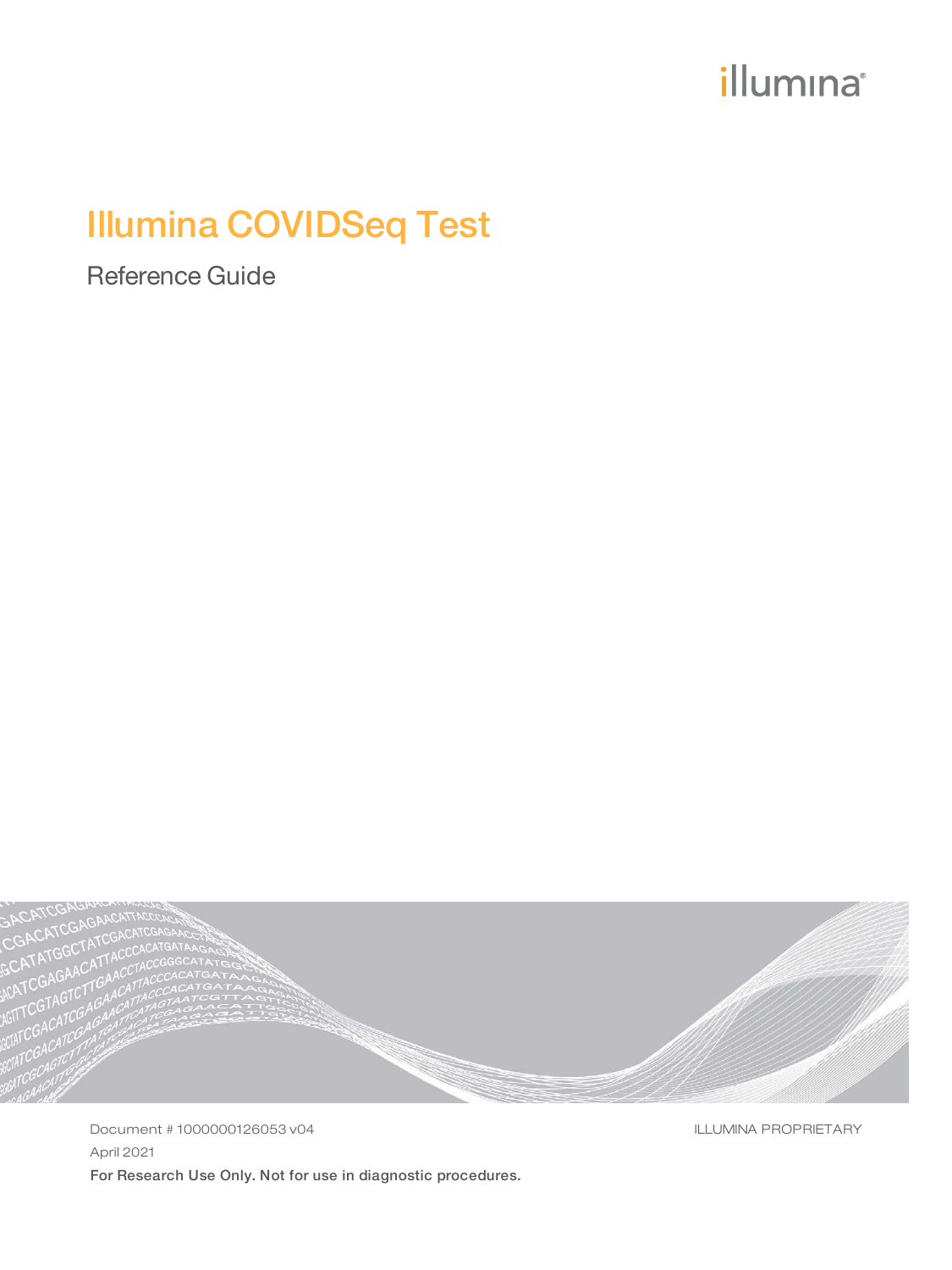This document and its contents are proprietary to Illumina, Inc. and its affiliates ("Illumina"), and are intended solely for the contractual use of its customer in connection with the use of the product(s) described herein and for no other purpose. This document and its contents shall not be used or distributed for any other purpose and/or otherwise communicated, disclosed, or reproduced in any way whatsoever without the prior written consent of Illumina. Illumina does not convey any license under its patent, trademark, copyright, or common-law rights nor similar rights of any third parties by this document.

The instructions in this document must be strictly and explicitly followed by qualified and properly trained personnel in order to ensure the proper and safe use of the product(s) described herein. All of the contents of this document must be fully read and understood prior to using such product(s).

FAILURE TO COMPLETELY READ AND EXPLICITLY FOLLOW ALL OF THE INSTRUCTIONS CONTAINED HEREIN MAY RESULT IN DAMAGE TO THE PRODUCT(S), INJURY TO PERSONS, INCLUDING TO USERS OR OTHERS, AND DAMAGE TO OTHER PROPERTY, AND WILL VOID ANY WARRANTY APPLICABLE TO THE PRODUCT(S).

ILLUMINA DOES NOT ASSUME ANY LIABILITY ARISING OUT OF THE IMPROPER USE OF THE PRODUCT(S) DESCRIBED HEREIN (INCLUDING PARTS THEREOF OR SOFTWARE).

© 2021 Illumina, Inc. All rights reserved.

All trademarks are the property of Illumina, Inc. or their respective owners. For specific trademark information, see [www.illumina.com/company/legal.html.](http://www.illumina.com/company/legal.html)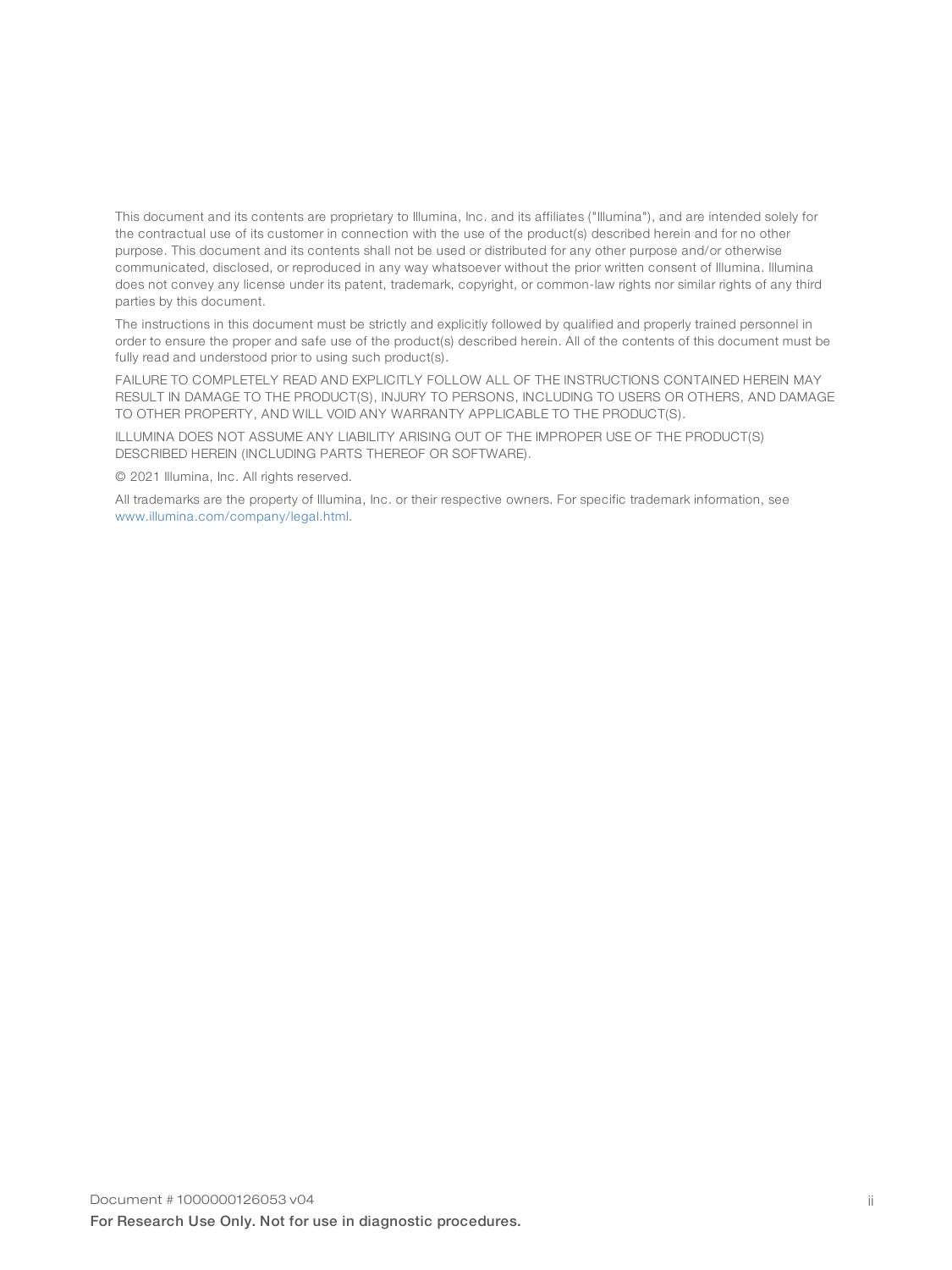# <span id="page-2-0"></span>Revision History

| <b>Document</b>                 | Date             | <b>Description of Change</b>                                                                                                                                                                                                                                                                                                                                                                                                                                                                                                                                                                                                                                                                                                                                                                                       |  |
|---------------------------------|------------------|--------------------------------------------------------------------------------------------------------------------------------------------------------------------------------------------------------------------------------------------------------------------------------------------------------------------------------------------------------------------------------------------------------------------------------------------------------------------------------------------------------------------------------------------------------------------------------------------------------------------------------------------------------------------------------------------------------------------------------------------------------------------------------------------------------------------|--|
| Document #<br>1000000126053 v04 | April<br>2021    | Added information about variant analysis software options to the<br>Introduction and Prepare for Sequencing section.<br>Added reference to technical note for performing library prep multiple<br>times for a low throughput batch size.<br>Updated the Illumina COVIDSeq Test (3072 samples) from an eight box<br>configuration to a four box configuration in the Kit Contents section.<br>Updated the Read Length recommendations in the Prepare for<br>Sequencing section.<br>Updated Thermal Cycler recommendations for confirmation of microtiter<br>plate compatibility.                                                                                                                                                                                                                                    |  |
| Document #<br>1000000126053 v03 | February<br>2021 | Added instructions to set up analysis in BaseSpace Sequence Hub for<br>NextSeq 2000 and other NextSeq 2000-specific information throughout<br>the protocol.<br>Added Thermal Cycler recommendations.<br>Updated materials, consumables, and equipment part numbers in the<br>Prepare for Sequencing, Product Components, and Consumables<br>and Equipment sections, including new consumables for the NextSeq<br>2000.<br>Updated version numbers of flow cells and control software for the<br>NovaSeg 6000 system.<br>Updated the tube for Dilution 3 in Extract RNA to 5 ml LoBind tube.<br>Updated the protocol options for Quick-DNA/RNA Viral MagBead<br>Procedure for precision and clarity.<br>Updated temperature in PCR program on the thermal cycler for Amplify<br>cDNA Preparation from 65°C to 63°C. |  |
| Document #<br>1000000126053 v02 | July<br>2020     | Added instructions for extracting RNA using the Quick-DNA/RNA Viral<br>Magbead kit.<br>Added safe stopping point after pooling and cleaning up libraries.<br>Updated index kit configurations to IDT for Illumina-PCR Indexes.<br>Removed sequencing instructions.<br>Added dilution and sequencing preparation instructions for the NovaSeq<br>6000 Sequencing System SP flow cell, NextSeq 500 Sequencing<br>System, NextSeq 550 Sequencing System, and NextSeq 550Dx<br>Instrument.<br>Moved data analysis information to Illumina COVIDSeq Test Pipeline<br>Software Guide document # 1000000128122.                                                                                                                                                                                                           |  |
| Document #<br>1000000126053 v01 | June<br>2020     | No content changes.                                                                                                                                                                                                                                                                                                                                                                                                                                                                                                                                                                                                                                                                                                                                                                                                |  |
| Document #<br>1000000126053 v00 | June<br>2020     | Initial release.                                                                                                                                                                                                                                                                                                                                                                                                                                                                                                                                                                                                                                                                                                                                                                                                   |  |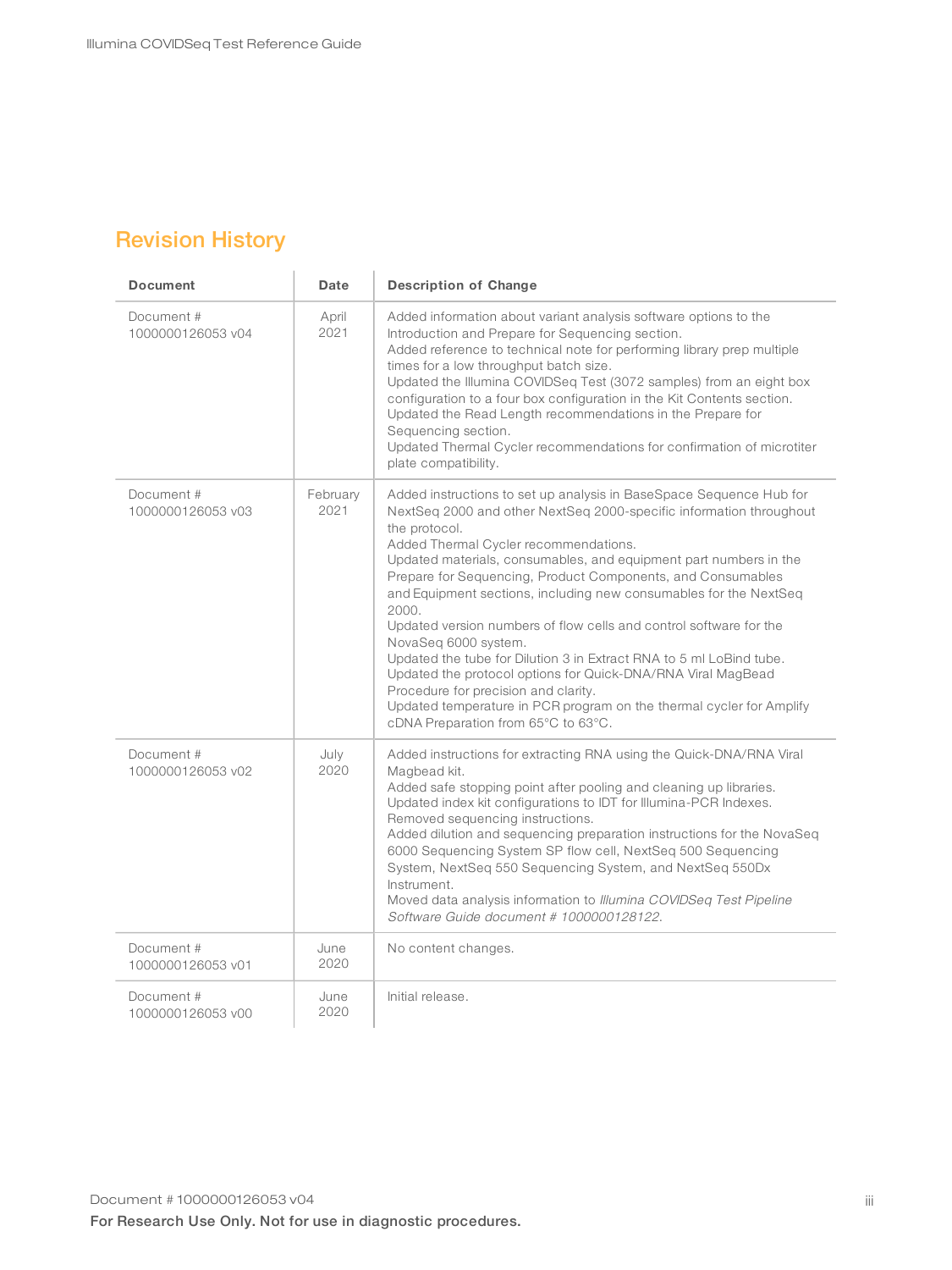# Table of Contents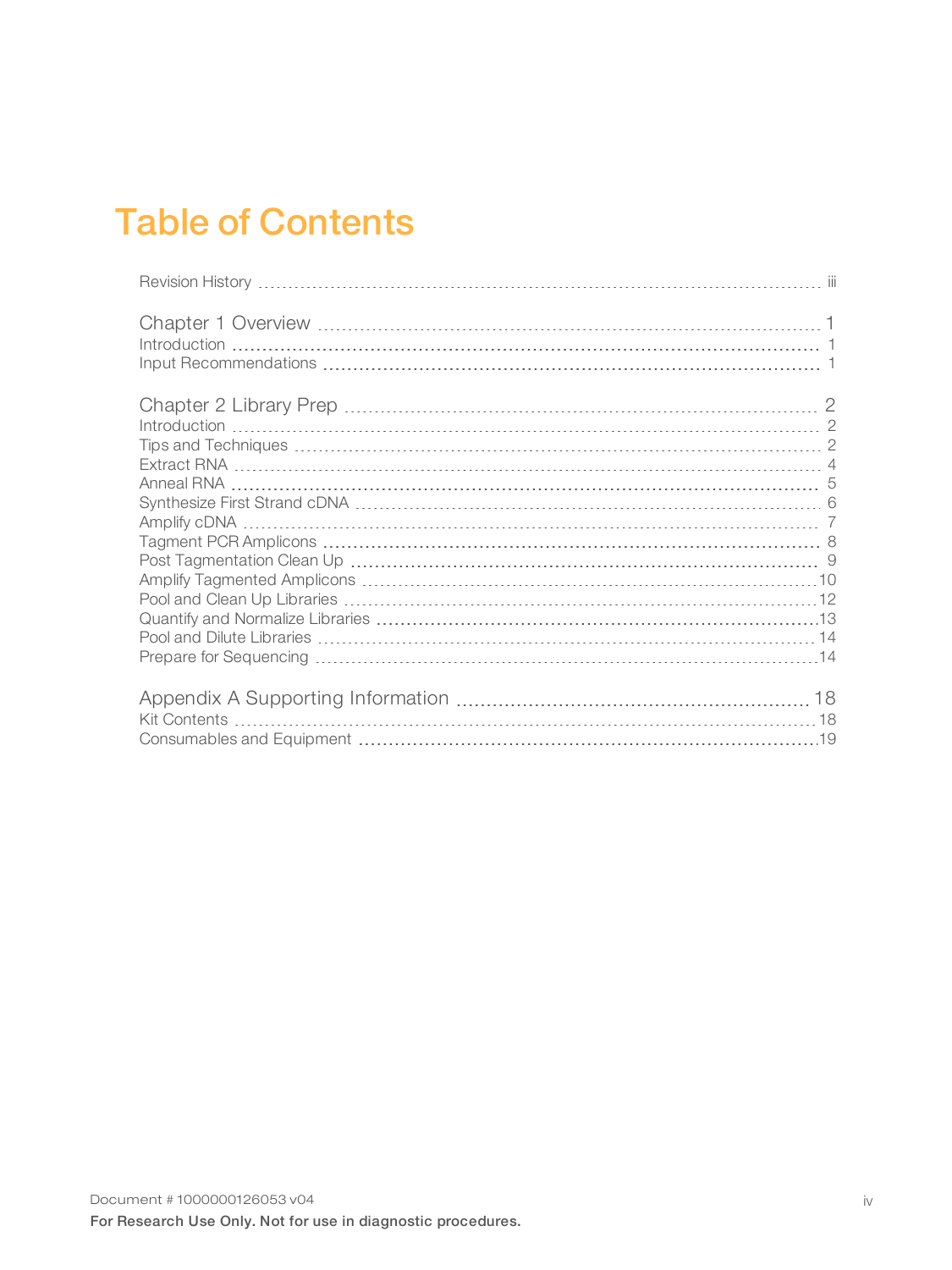# <span id="page-4-0"></span>Chapter 1 Overview

### <span id="page-4-1"></span>Introduction

This guide explains how to detect the SARS-CoV-2 virus using the Illumina COVIDSeq Test.

The Illumina COVIDSeq Test offers:

- $\triangleright$  RNA extraction from decontaminated nasopharyngeal (NP), oropharyngeal (OP), and nasal swab samples, as well as mid-turbinate specimens collected from individuals who meet COVID-19 clinical or epidemological criteria, using the QIAamp Viral RNA Mini Kit or Quick-DNA/RNA Viral Magbead Kit.
- Preparation of up to 3072 samples for high-throughput sequencing using the NovaSeq 6000 Sequencing System or up to 384 samples using the NextSeq 500/550 Sequencing Systems, NextSeq 550Dx Instrument in RUO mode, or NextSeq 2000 Sequencing System.
- ▶ Qualitative detection of SARS-CoV-2 RNA using either the Illumina DRAGEN COVIDSeg Test Pipeline locally or with the Illumina DRAGEN COVIDSeq Test app on BaseSpace Sequence Hub.

You can also perform surveillance using either the DRAGEN COVID Pipeline with the COVID Lineage Tools locally or with the DRAGEN COVID Lineage app on BaseSpace Sequence Hub.

## <span id="page-4-2"></span>Input Recommendations

The Illumina COVIDSeq Test supports patient samples derived from nasopharyngeal (NP), oropharyngeal (OP), and nasal swabs. Transport samples according to the governing regulations for the transport of etiologic agents applicable to your region.

Store samples according to the instructions from the manufacturer. Exceeding the storage times can negatively impact test results.

The following sample factors might affect SARS-CoV-2 detection:

- Sample collection methods, patient factors, and/or the stage of the infection.
- Viral RNA degradation during shipping and storage. RNA degradation can produce false-negative results.



#### CAUTION

Handle all specimens as infectious reagents.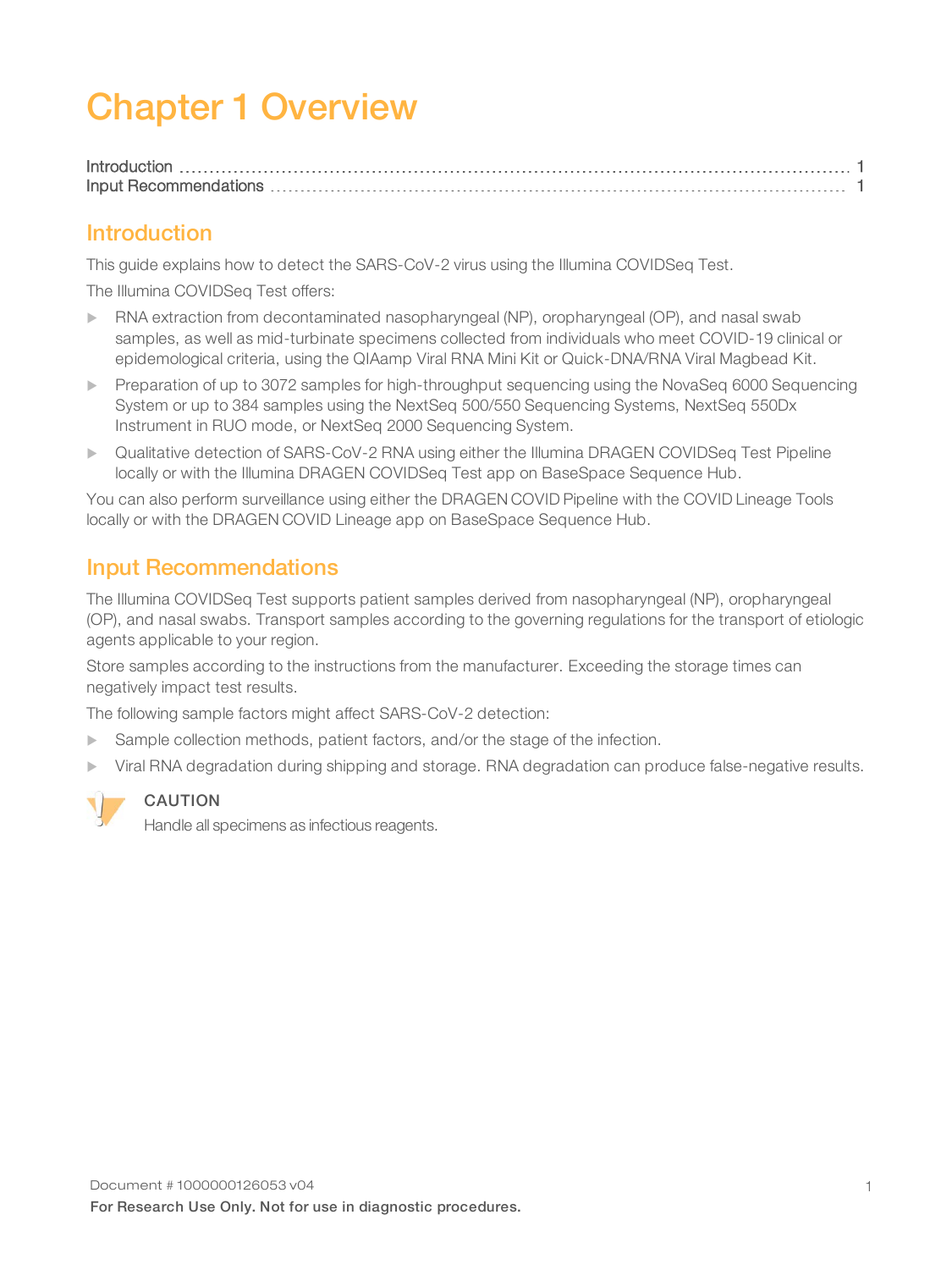# <span id="page-5-0"></span>Chapter 2 Library Prep

## <span id="page-5-1"></span>Introduction

This chapter describes library preparation using the Illumina COVIDSeq Test.

- $\triangleright$  Confirm kit contents and make sure that you have the required equipment and consumables. See Supporting Information [on page 18.](#page-21-0)
- Follow the protocols in the order shown, using the specified volumes and incubation parameters.
- $\blacktriangleright$  Make sure reagents are not expired. Using expired reagents might negatively affect performance.
- $\blacktriangleright$  If performing library prep multiple times for a low throughput (LT) batch size (ie, 96 samples or fewer), refer to the Illumina Technical Note Aliquot Procedure for Illumina COVIDSeq Test (RUO version) Kit Reagents.
- Do not allow multiple freeze-thaw cycles for CPC HT. If performing library prep multiple times, aliquot CPC HT into low-bind tubes, and then store at -85°C to -65°C.
- Do not allow more than 8 freeze-thaw cycles for all reagents, excluding CPC HT.
- Include one no template control (NTC) and one positive control per 96-well plate. The internal process control is included in the Illumina COVIDSeq Test.
- $\triangleright$  Sequence libraries as soon as possible after pooling. Pooled libraries are stable for up to 30 days at -25 $^{\circ}$ C to -15°C.

## <span id="page-5-2"></span>Tips and Techniques

Unless a safe stopping point is specified in the protocol, proceed immediately to the next step.

#### Avoiding Contamination

- ▶ Use proper laboratory practices to prevent nuclease and PCR product contamination. Nuclease and PCR product contamination can cause inaccurate and unreliable results.
- **EXECT** Perform library preparation in a RNase/DNase-free environment. Thoroughly decontaminate work areas with a RNAse/DNase-inhibiting solution, such as RNAseZap and DNAzap.
- $\triangleright$  Use fresh tips and fresh consumable labware between samples and dispensing reagents.
- ▶ Use aerosol-resistant tips to reduce the risk of carry over and sample to sample cross contamination.
- Due to the potential for contamination, take extreme care to make sure that well contents remain fully in the well. Do not splash contents.

Document # 1000000126053 v04 For Research Use Only. Not for use in diagnostic procedures.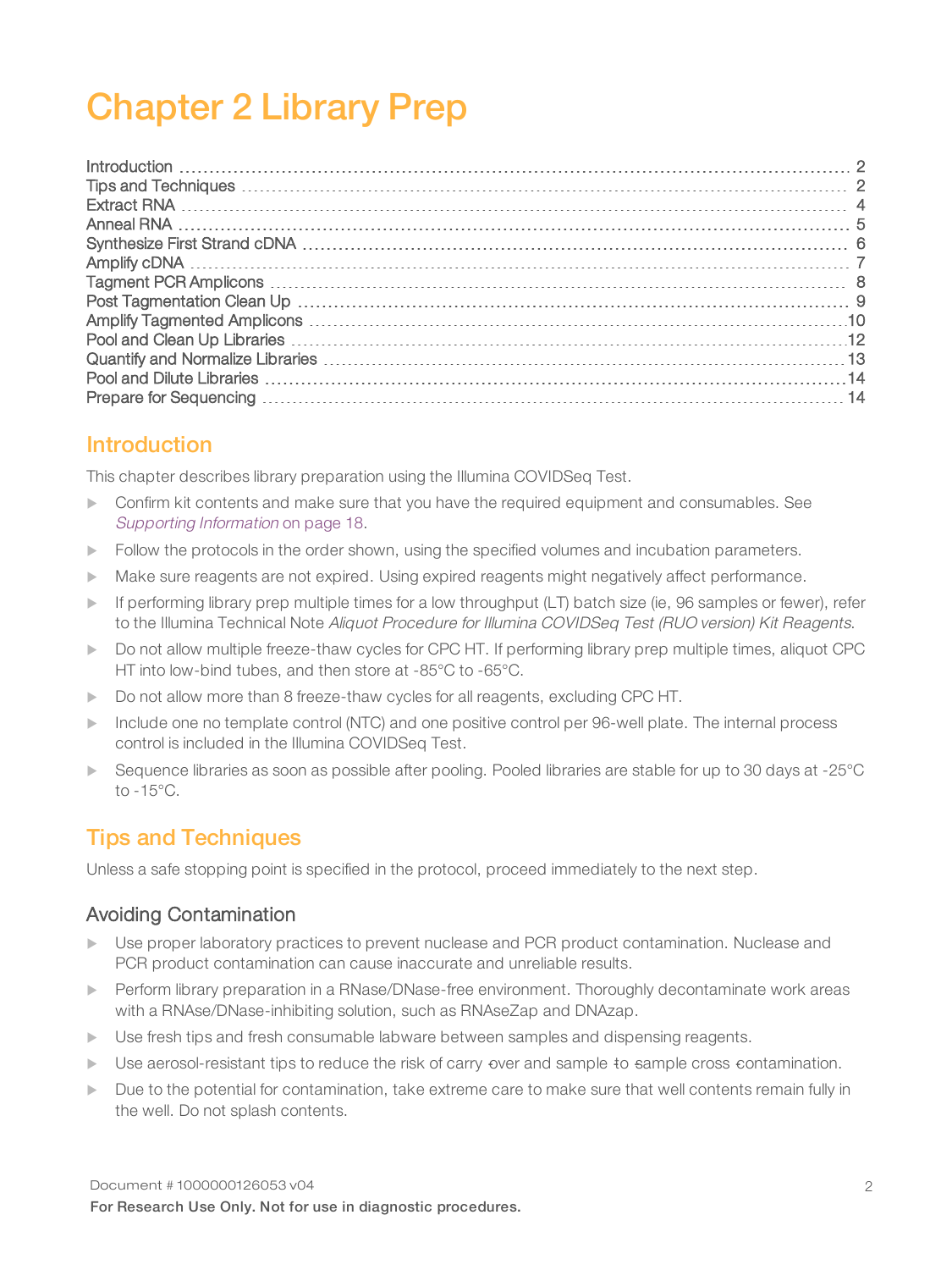- Do not use aerosol bleach sprays when performing library preparation. Trace bleach contamination can lead to assay failure.
- $\triangleright$  Use a unidirectional workflow when moving from pre-amplification to post-amplification environments.

#### Sealing and Unsealing the Plate

- $\blacktriangleright$  Always seal the 96-well plate before the following steps in the protocol:
	- $\blacktriangleright$  Shaking steps
	- $\blacktriangleright$  Vortexing steps
	- $\blacktriangleright$  Centrifuge steps
	- $\blacktriangleright$  Thermal cycling steps
- $\triangleright$  To seal the plate, apply the adhesive cover to the plate and then seal with a wedge or rubber roller.
- Make sure the edges and wells are completely sealed to reduce the risk of cross-contamination and evaporation.
- $\blacktriangleright$  Microseal 'B' adhesive seals are effective at -40°C to 110°C, and suitable for skirted or semiskirted PCR plates. Use Microseal 'B' for shaking, centrifuging, and long-term storage.
- Before unsealing:
	- $\triangleright$  Briefly centrifuge the 96-well plate at 1000  $\times$  g for 1 minute. For bead steps, centrifuge at 500  $\times$  g for 1 minute.
	- $\blacktriangleright$  Place the plate on a flat surface before slowly removing the seal.

#### Plate Transfers

- When transferring volumes between plates, transfer the specified volume from each well of a plate to the corresponding well of the other plate.
- $\blacktriangleright$  If beads are aspirated into the pipette tips, dispense back to the plate on the magnetic stand and wait until the liquid is clear (~2 minutes).

### **Centrifugation**

 $\triangleright$  Centrifuge as needed at any step in the procedure to consolidate liquid or beads in the bottom of the well, and to prevent sample loss.

#### Handling Beads

- $\blacktriangleright$  Pipette bead suspension slowly to prevent splashing and bubbles.
- $\blacktriangleright$  When mixing, mix thoroughly.
- $\triangleright$  To avoid sample loss, confirm that no beads remain in pipette tips after resuspension and mixing steps.
- $\blacktriangleright$  When washing beads:
	- $\triangleright$  Use the appropriate magnet for the plate.
	- $\triangleright$  Dispense liquid so that beads on the side of the wells are wetted.
	- $\blacktriangleright$  Keep the plate on the magnet until the instructions specify to remove it.
	- $\triangleright$  Do not agitate the plate while on the magnetic stand. Do not disturb the bead pellet.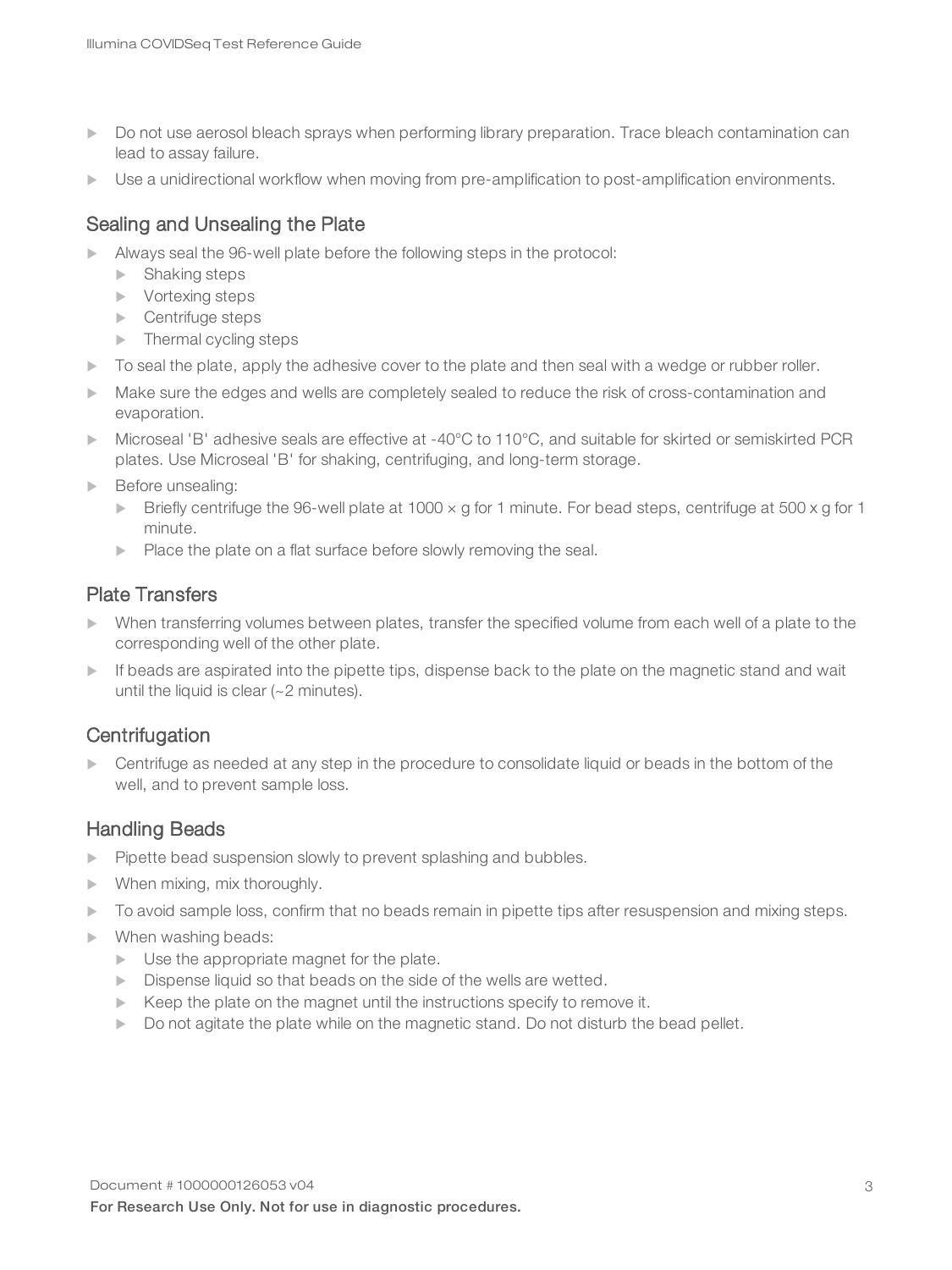## <span id="page-7-0"></span>Extract RNA

This step extracts RNA from decontaminated viral transport medium tubes. You can extract RNA using the Quick-DNA/RNA Viral MagBead, Zymo Research, part # R2141 or the QIAamp Viral RNA Mini Kit, Qiagen, part # 52906. Follow the procedure corresponding to your extraction method.

#### **Consumables**

- ELB HT (Elution Buffer HT)
- **DECATE:** COVIDSeq Positive Control HT)
- $\blacktriangleright$  1.7 ml LoBind tubes
- $\triangleright$  5 ml LoBind tubes
- ▶ [Quick-DNA/RNA Viral MagBead] 2000 µl 96 deep well plate

#### About Reagents

- ▶ Aliquot CPC HT into low-bind tubes. Store at -85°C to -65°C
- $\triangleright$  Vortex before each use

## Preparation

1 Prepare the following consumables:

| Reagent | <b>Storage</b>                     | <b>Instructions</b>                                                                                  |
|---------|------------------------------------|------------------------------------------------------------------------------------------------------|
| FI B HT | 2°C to 8°C                         | Thaw at room temperature, and then invert to mix. Keep on ice until use.                             |
| CPC HT  | $-85^{\circ}$ C to $-65^{\circ}$ C | Dilute to 5 copies per ul using the following instructions. Keep diluted positive<br>control on ice. |

- 2 Dilute CPC HT as follows.
	- a Label a 1.7 ml tube Dilution 1.
	- b Add the following volumes to the tube in the order listed.
		- $\triangleright$  CPC HT (5 µl)
		- $\blacktriangleright$  ELB HT (495 µl)

These volumes produce 10000 copies per µl.

- c Pulse vortex to mix.
- 3 Dilute CPC HT a second time as follows.
	- a Label a 1.7 ml tube Dilution 2.
	- b Add the following volumes to the tube in the order listed.
		- $\triangleright$  Dilution 1 (5 µl)
		- $\blacktriangleright$  ELB HT (495 µl)

These volumes produce 100 copies per µl.

- c Pulse vortex to mix.
- 4 Dilute CPC HT a third time as follows.
	- a Label a 5 ml tube Dilution 3.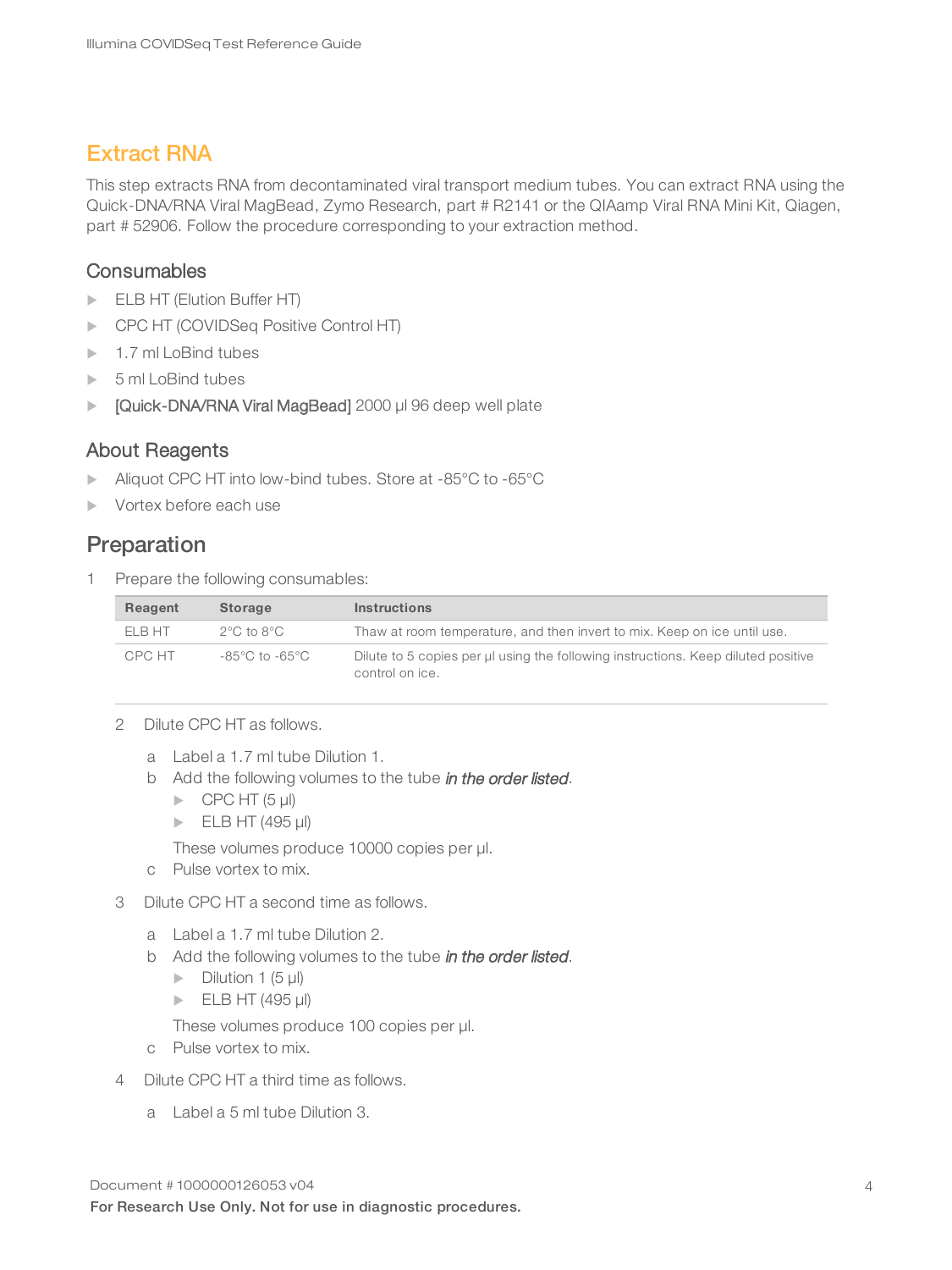- b Add the following volumes to the tube in the order listed.
	- $\triangleright$  Dilution 2 (200 µl)
	- $\blacktriangleright$  ELB HT (3.8 ml)
	- These volumes produce 5 copies per µl.
- c Pulse vortex to mix.

## Quick-DNA/RNA Viral MagBead Procedure

- 1 For each sample, add 400 µl patient sample to a new deep-well plate. For every 94 samples, include one tube of dilution 3 CPC HT (positive control) and ELB HT (no template control).
- 2 To extract RNA, use the Quick-DNA/RNA Viral MagBead. For information, see Quick-DNA/RNA Viral MagBead Instruction Manual from Zymo Research. Use the following protocol options:
	- **EXECT:** Before adding MagBinding Beads, pipette up and down ten times to mix.
	- ► After adding 20 µl MagBinding Beads, pipette up and down ten times to mix, and then shake at 1500 rpm for 10 minutes.

## QIAamp Viral RNA Mini Kit Procedure

- 1 For each sample, add 140 µl patient sample to new 1.7 ml microcentrifuge tube. For every 94 samples, include one tube of dilution 3 CPC HT (positive control) and ELB HT (no template control).
- 2 To extract RNA, use the QIAamp Viral RNA Mini Kit. For information, see QIAmp Viral RNA Mini Handbook (document # HB-0354-006) available on the QIAGEN website. Use the following protocol options:
	- $\blacktriangleright$  Purify viral RNA using the spin protocol.
	- $\blacktriangleright$  Incubate elution for at least 1 minute.
	- Elute in 30  $\mu$ I Buffer AVE instead of 60  $\mu$ I.

## <span id="page-8-0"></span>Anneal RNA

During this process the extracted RNA is annealed using random hexamers to prepare for cDNA synthesis.

#### **Consumables**

- EPH3 HT (Elution Prime Fragment 3HC Mix)
- 96-well PCR Plate
- Microseal 'B' adhesive seals

#### About Reagents

 $\triangleright$  Vortex before each use

## Preparation

1 Prepare the following consumables:

| Reagent | <b>Storage</b> | <b>Instructions</b>                               |
|---------|----------------|---------------------------------------------------|
| EPH3 HT | -25°C to -15°C | Thaw at room temperature, and then invert to mix. |

2 Save the following COVIDSeq Anneal program on the thermal cycler: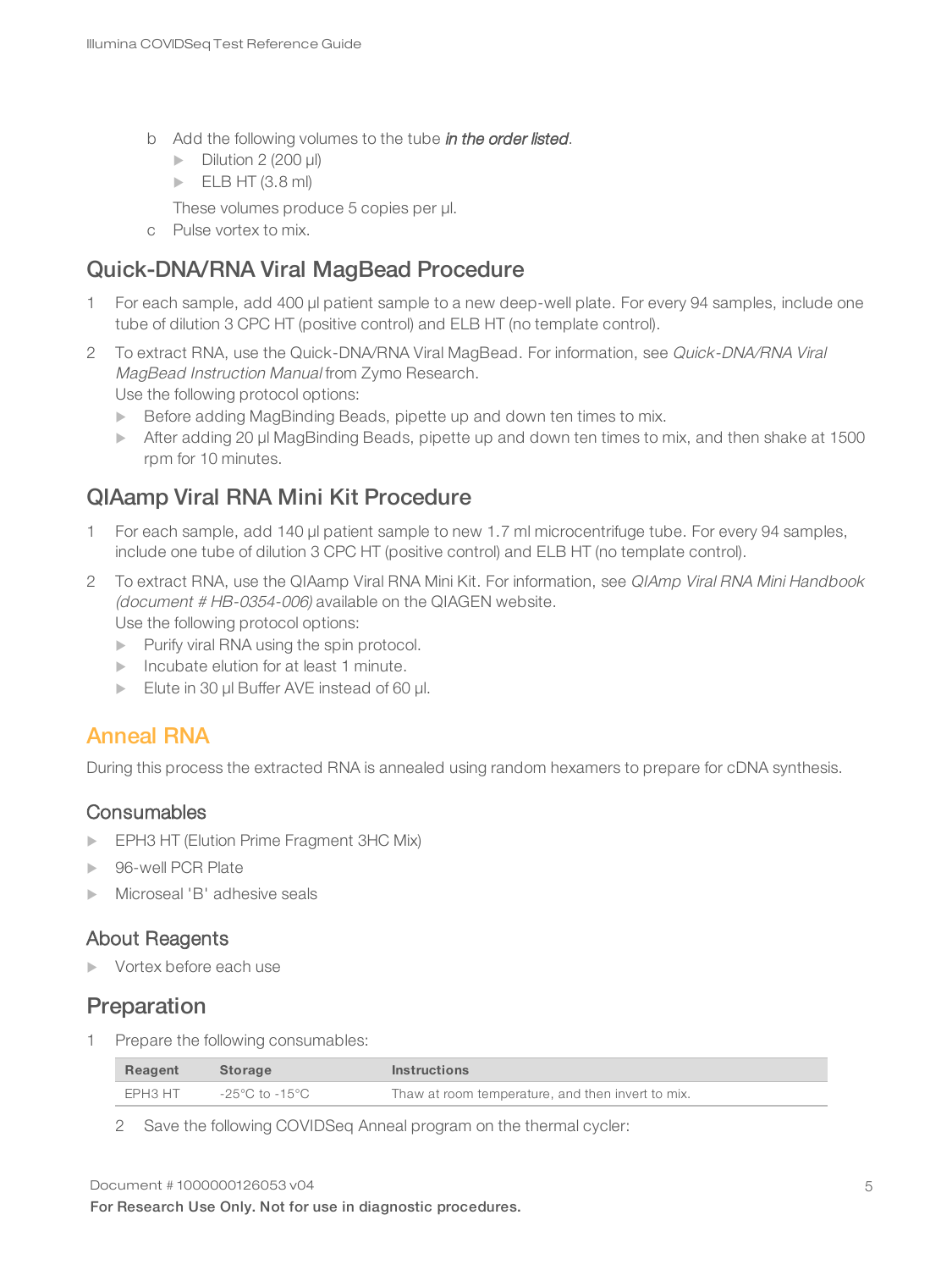- $\blacktriangleright$  Choose the preheat lid option
- $\blacktriangleright$  Set the reaction volume to 17 µl
- $\blacktriangleright$  65°C for 3 minutes
- $\blacktriangleright$  Hold at 4 $^{\circ}$ C

## **Procedure**

- 1 Label new PCR plate CDNA1.
- 2 Add 8.5 µl EPH3 HT to each well.
- 3 Add 8.5 µl eluted sample to each well.
- 4 Seal and shake at 1600 rpm for 1 minute.
- 5 Centrifuge at  $1000 \times g$  for 1 minute.
- <span id="page-9-0"></span>6 Place on the preprogrammed thermal cycler and run the COVIDSeq Anneal program.

## Synthesize First Strand cDNA

This step reverse transcribes the RNA fragments primed with random hexamers into first strand cDNA using reverse transcriptase.

#### **Consumables**

- **FSM HT (First Strand Mix HT)**
- **NORTHT (Reverse Transcriptase HT)**
- $\blacktriangleright$  1.7 ml tubes (1 per 96-well sample plate)
- $\blacktriangleright$  Microseal 'B' adhesive seal

## Preparation

1 Prepare the following consumables:

| Reagent | Storage        | <b>Instructions</b>                                                      |
|---------|----------------|--------------------------------------------------------------------------|
| FSM HT  | -25°C to -15°C | Thaw and bring to room temperature. Invert to mix, and then keep on ice. |
| RVT HT  | -25°C to -15°C | Invert to mix before use. Keep on ice.                                   |

- 2 Save the following COVIDSeq FSS program on the thermal cycler:
	- $\blacktriangleright$  Choose the preheat lid option
	- $\blacktriangleright$  Set the reaction volume to 25 µl
	- $\blacktriangleright$  25°C for 5 minutes
	- $\blacktriangleright$  50°C for 10 minutes
	- $\blacktriangleright$  80°C for 5 minutes
	- $\blacktriangleright$  Hold at 4 $^{\circ}$ C

## Procedure

- 1 In a 1.7 ml tube, combine the following volumes to prepare First Strand cDNA Master Mix. Multiply each volume by the number of samples.
	- $\triangleright$  FSM HT (9 µl)
	- $\triangleright$  RVT HT (1 µl)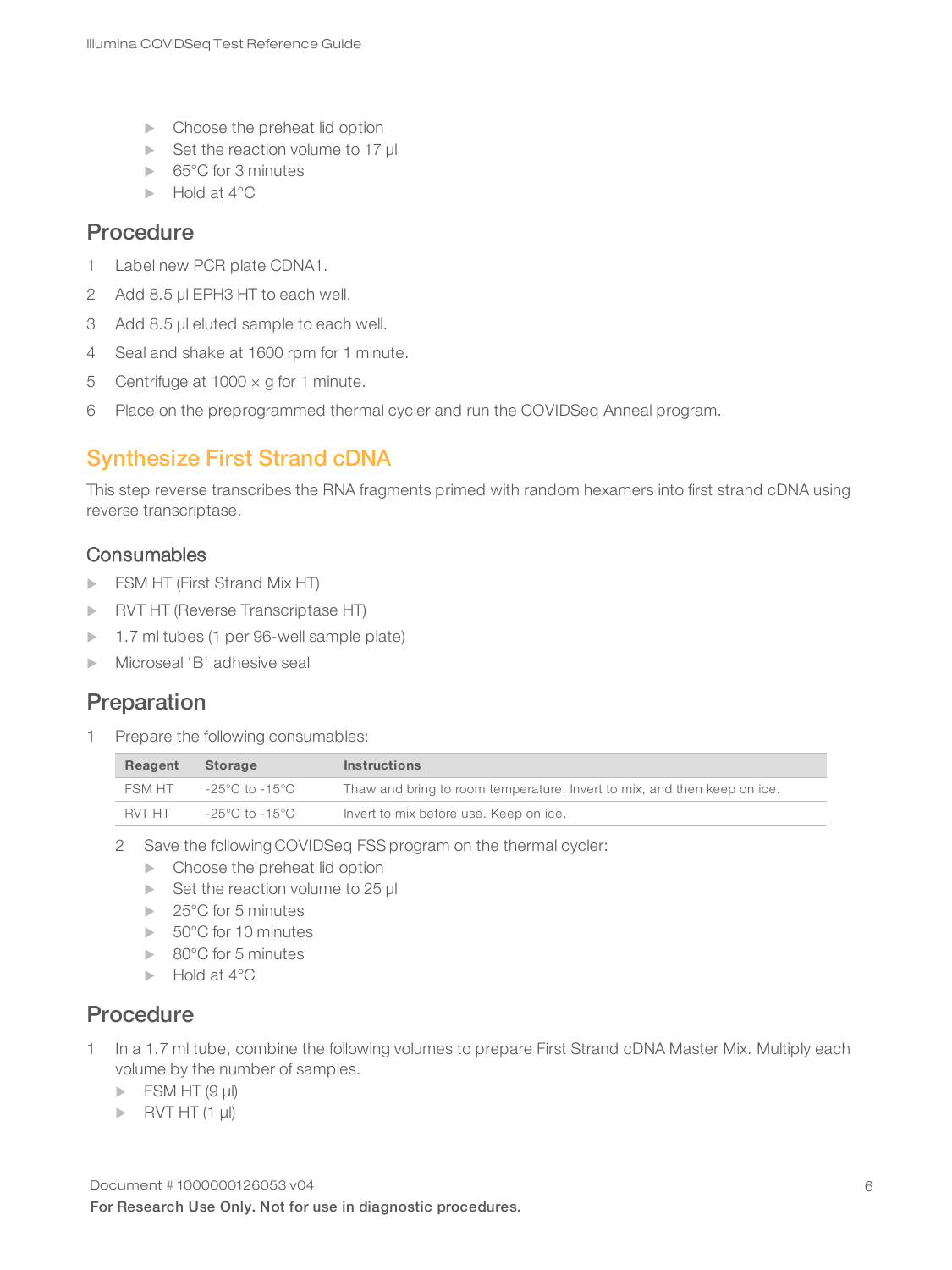Reagent overage is included to account for small pipetting errors.

- 2 Add 8 µl master mix to each well of the CDNA1 plate.
- 3 Seal and shake at 1600 rpm for 1 minute.
- 4 Centrifuge at 1000 × g for 1 minute.
- 5 Place on the preprogrammed thermal cycler and run the COVIDSeq FSS program.

#### SAFE STOPPING POINT

<span id="page-10-0"></span>If you are stopping, seal the plate and store at -25°C to -15°C for up to 7 days.

#### Amplify cDNA

This step uses two separate PCR reactions to amplify cDNA.

#### **Consumables**

- **IFM HT (Illumina PCR Mix HT)**
- **DECAPTE:** COVIDSeq Primer Pool 1 HT)
- **DE CPP2 HT (COVIDSeq Primer Pool 2 HT)**
- $\blacktriangleright$  Nuclease-free water
- $\triangleright$  15 ml tube (2 for four 96-well sample plates)
- $\triangleright$  96-well PCR plates (3)
- $\triangleright$  Microseal 'B' adhesive seal

### Preparation

1 Prepare the following consumables:

| Reagent | <b>Storage</b>                    | <b>Instructions</b>                                                      |
|---------|-----------------------------------|--------------------------------------------------------------------------|
|         | CPP1 HT $-25^{\circ}$ C to -15°C  | Thaw at room temperature. Keep on ice until use.                         |
|         | CPP2 HT $-25^{\circ}$ C to -15 °C | Thaw at room temperature. Keep on ice until use.                         |
| IPM HT  | -25°C to -15°C                    | Thaw at room temperature, and then invert to mix. Keep on ice until use. |

- 2 Save the following COVIDSeq PCR program on the thermal cycler:
	- $\blacktriangleright$  Choose the preheat lid option
	- $\blacktriangleright$  Set the reaction volume to 25 µ
	- $\blacktriangleright$  98°C for 3 minutes
	- $\triangleright$  35 cycles of:
		- ▶ 98°C for 15 seconds
		- $\blacktriangleright$  63°C for 5 minutes
	- $\blacktriangleright$  Hold at 4°C

#### Procedure

1 Label two new PCR plates COV1 and COV2. The plates represent two separate PCR reactions on each sample and control in the CNDA1 plate.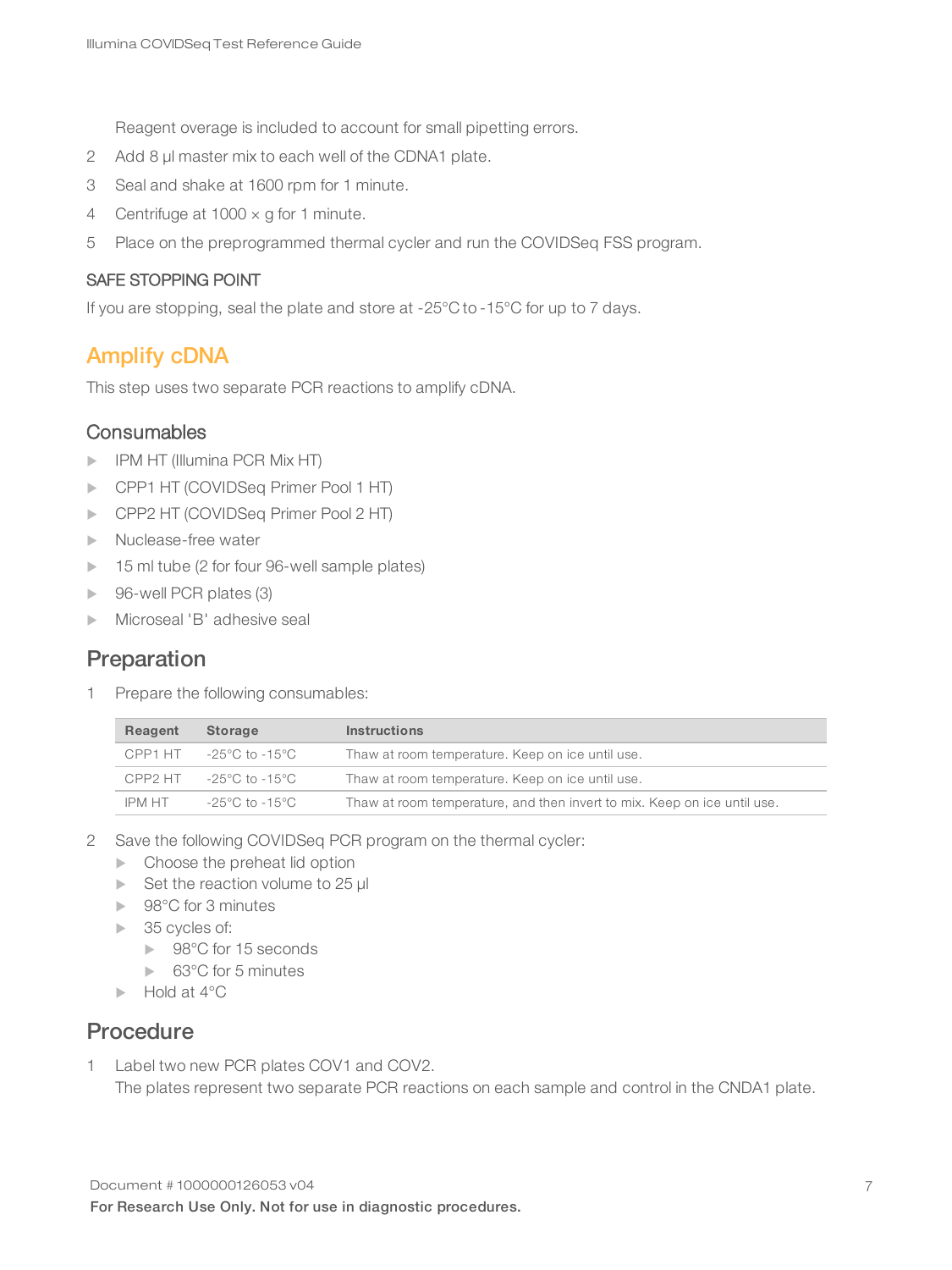2 In a 15 ml tube, combine the following volumes to prepare COVIDSeq PCR 1 Master Mix and COVIDSeq PCR 2 Master Mix. Multiply each volume by the number of samples.

| Reagent             | <b>COVIDSeq PCR 1 Master Mix</b><br>$(\mu I)$ | <b>COVIDSeq PCR 2 Master Mix</b><br>$(\mu I)$ |
|---------------------|-----------------------------------------------|-----------------------------------------------|
| IPM HT              | 15                                            | 15                                            |
| CPP1 HT             | 4.3                                           | N/A                                           |
| CPP2 HT             | N/A                                           | 4.3                                           |
| Nuclease-free water | 4.7                                           | 4.7                                           |

Reagent overage is included to account for small pipetting errors.

- 3 Add 20 µl COVIDSeq PCR 1 Master Mix to each well of the COV1 plate corresponding to each well of the CDNA1 plate.
- 4 Add 5 µl first strand cDNA synthesis from each well of the CDNA1 plate to the corresponding well of the COV1 plate.
- 5 Add 20 µl COVIDSeq PCR 2 Master Mix to each well of the COV2 plate corresponding to each well of the CDNA1 plate.
- 6 Add 5 µl first strand cDNA synthesis from each well of the CDNA1 plate to the corresponding well of the COV2 plate.
- 7 Seal and shake at 1600 rpm for 1 minute.
- 8 Centrifuge at 1000 x g for 1 minute.
- 9 Place in the preprogrammed thermal cycler and run the COVIDSeq PCR program.

#### SAFE STOPPING POINT

<span id="page-11-0"></span>If you are stopping, seal the plate and store at -25°C to -15°C for up to 3 days.

## Tagment PCR Amplicons

This step uses EBLTS HT to tagment PCR amplicons, which is a process that fragments and tags the PCR amplicons with adapter sequences.

#### **Consumables**

- **EBLTS HT (Enrichment BLT HT)**
- **TB1 HT (Tagmentation Buffer 1 HT)**
- Nuclease-free water
- $\blacktriangleright$  1.7 ml tube
- $\blacktriangleright$  15 ml tube (1 per four 96-well sample plates)
- Microseal 'B' adhesive seal

#### About Reagents

Store EBLTS HT upright at temperatures above  $2^{\circ}$ C. Make sure beads are always submerged in the buffer.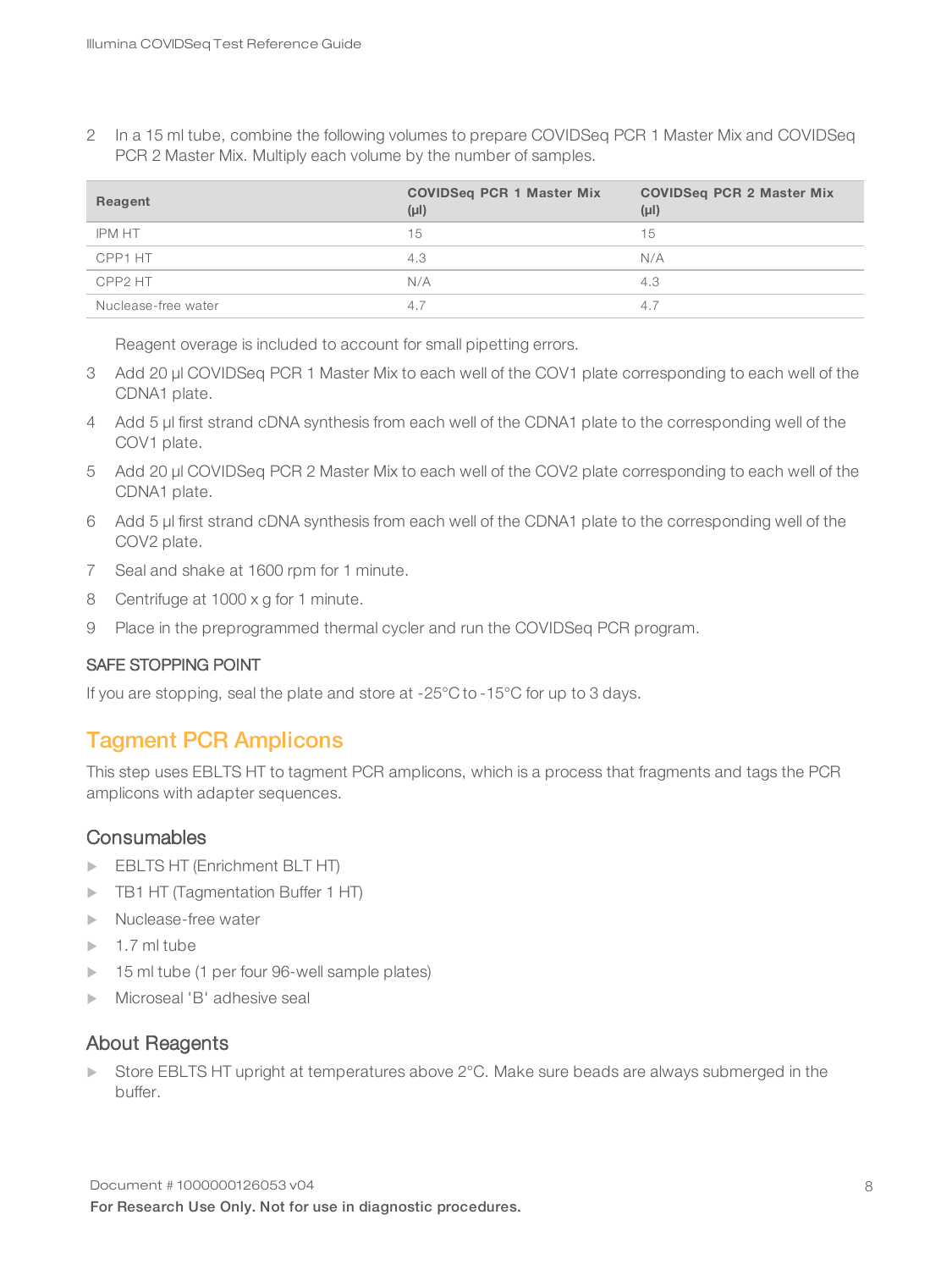If beads are adhered to the side or top of the 96-well plate, centrifuge at 500  $\times$  g for 1 minute, and then pipette to resuspend.

## Preparation

1 Prepare the following consumables:

| Reagent   | <b>Storage</b>  | <b>Instructions</b>                                      |
|-----------|-----------------|----------------------------------------------------------|
| FBI TS HT | 2°C to 8°C.     | Bring to room temperature. Vortex thoroughly before use. |
| TB1 HT    | -25°C to -15°C. | Bring to room temperature. Vortex thoroughly before use. |

- 2 If COV1 and COV2 plates were stored frozen, prepare as follows.
	- a Thaw at room temperature.
	- b Check seals, and then shake at 1600 rpm for 1 minute.
	- c Centrifuge at 1000 x g for 1 minute.
- 3 Save the following COVIDSeq TAG program on the thermal cycler:
	- $\blacktriangleright$  Choose the preheat lid option
	- $\blacktriangleright$  Set the reaction volume to 50 µl
	- $\blacktriangleright$  55°C for 5 minutes
	- $\blacktriangleright$  Hold at 10 $^{\circ}$ C

### Procedure

- 1 Label a new PCR plate TAG1.
- 2 Combine COV1 and COV2 as follows.
	- a Transfer 10 µl from each well of the COV1 plate to the corresponding well of the TAG1 plate.
	- b Transfer 10 µl from each well of the COV2 plate to each well of the TAG1 plate containing COV1.
- 3 In a 15 ml tube, combine the following volumes to prepare Tagmentation Master Mix. Multiply each volume by the number of samples.
	- $\triangleright$  TB1 HT (12 µl)
	- $\blacktriangleright$  EBLTS HT (4 µl)
	- $\triangleright$  Nuclease-free water (20 µl)
- 4 Add 30 µl master mix to each well in TAG1 plate.
- 5 Seal and shake at 1600 rpm for 1 minute.
- <span id="page-12-0"></span>6 Place on the preprogrammed thermal cycler and run the COVIDSeq TAG program.

## Post Tagmentation Clean Up

This step washes the adapter-tagged amplicons before PCR amplification.

#### **Consumables**

- ST2 HT (Stop Tagment Buffer 2 HT)
- TWB HT (Tagmentation Wash Buffer HT)
- Microseal 'B' adhesive seal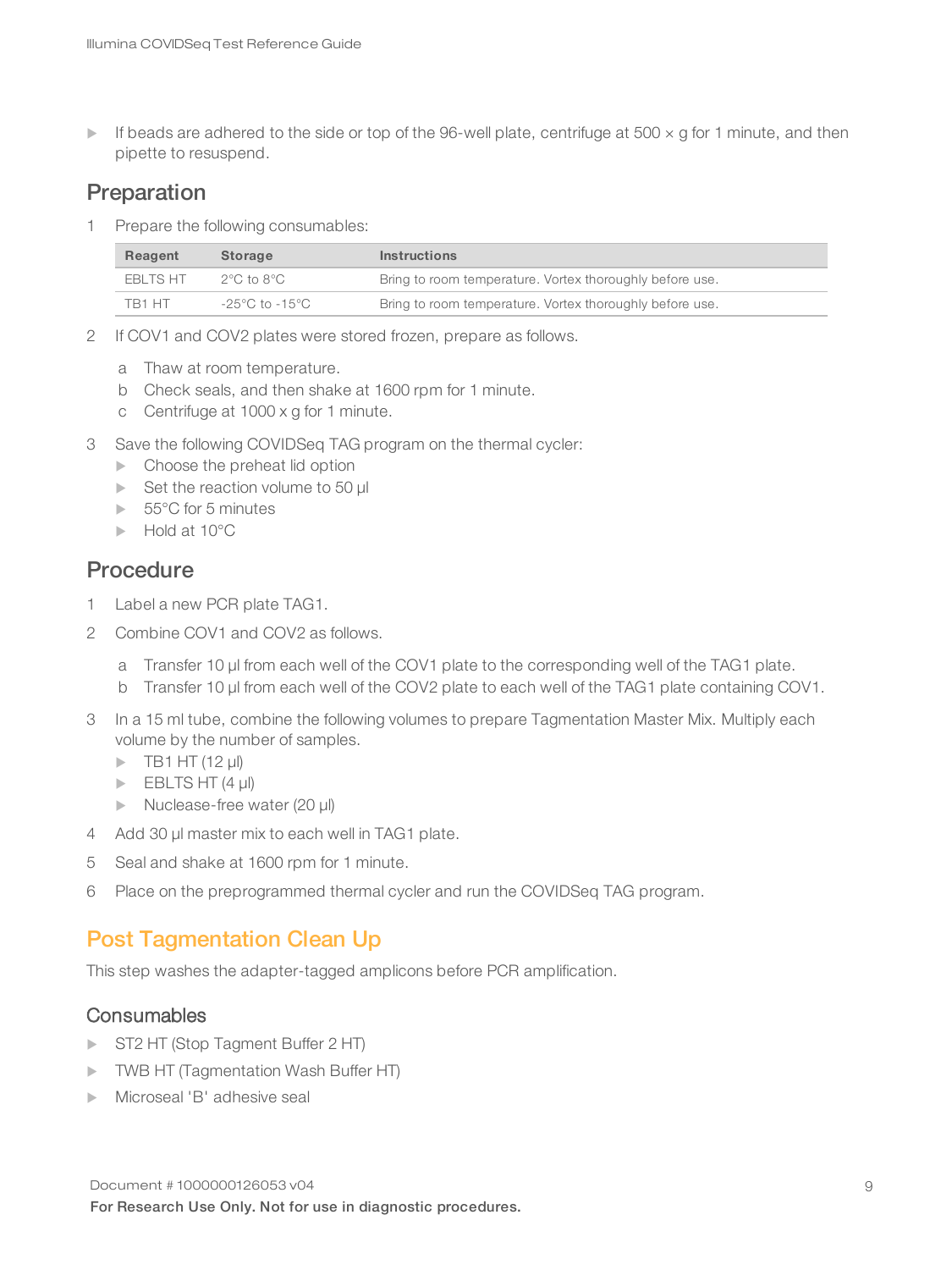#### About Reagents

- Dispense ST2 HT and TWB HT slowly to minimize foaming.
- **Dispense TWB HT directly onto beads.**

## Preparation

1 Prepare the following consumables:

| Reagent | Storage          | <b>Instructions</b> |
|---------|------------------|---------------------|
| ST2 HT  | Room temperature | Vortex before use.  |
| TWB HT  | 2°C to 8°C       | Vortex before use.  |

### **Procedure**

- 1 Centrifuge the TAG1 plate at 500 x g for 1 minute.
- 2 Add 10 µl ST2 HT to each well of the TAG1 plate.
- 3 Seal and shake at 1600 rpm for 1 minute.
- 4 Incubate at room temperature for 5 minutes.
- 5 Centrifuge at  $500 \times g$  for 1 minute.
- 6 Place on the magnetic stand and wait until the liquid is clear (~3 minutes).
- 7 Inspect for bubbles on the seal. If present, centrifuge at 500 x g for 1 minute, and then place on the magnetic stand (~3 minutes).
- 8 Remove and discard all supernatant.
- 9 Wash beads as follows.
	- a Remove from the magnetic stand.
	- b Add 100 µl TWB HT to each well.
	- c Seal and shake at 1600 rpm for 1 minute.
	- d Centrifuge  $500 \times g$  for 1 minute.
	- e Place on the magnetic stand and wait until the liquid is clear (~3 minutes).
	- f For first wash only, remove and discard all supernatant from each well.
- 10 Wash beads a second time.

<span id="page-13-0"></span>Leave supernatant in plate for second wash to prevent beads from overdrying.

### Amplify Tagmented Amplicons

This step amplifies the tagmented amplicons using a PCR program. The PCR step adds prepaired 10 base pair Index 1 (i7) adapters, Index 2 (i5) adapters, and sequences required for sequencing cluster generation.

#### **Consumables**

- **EPM HT (Enhanced PCR Mix HT)**
- $\blacktriangleright$  Index adapters (IDT for Illumina-PCR Indexes Set 1, 2, 3, 4)
- Nuclease-free water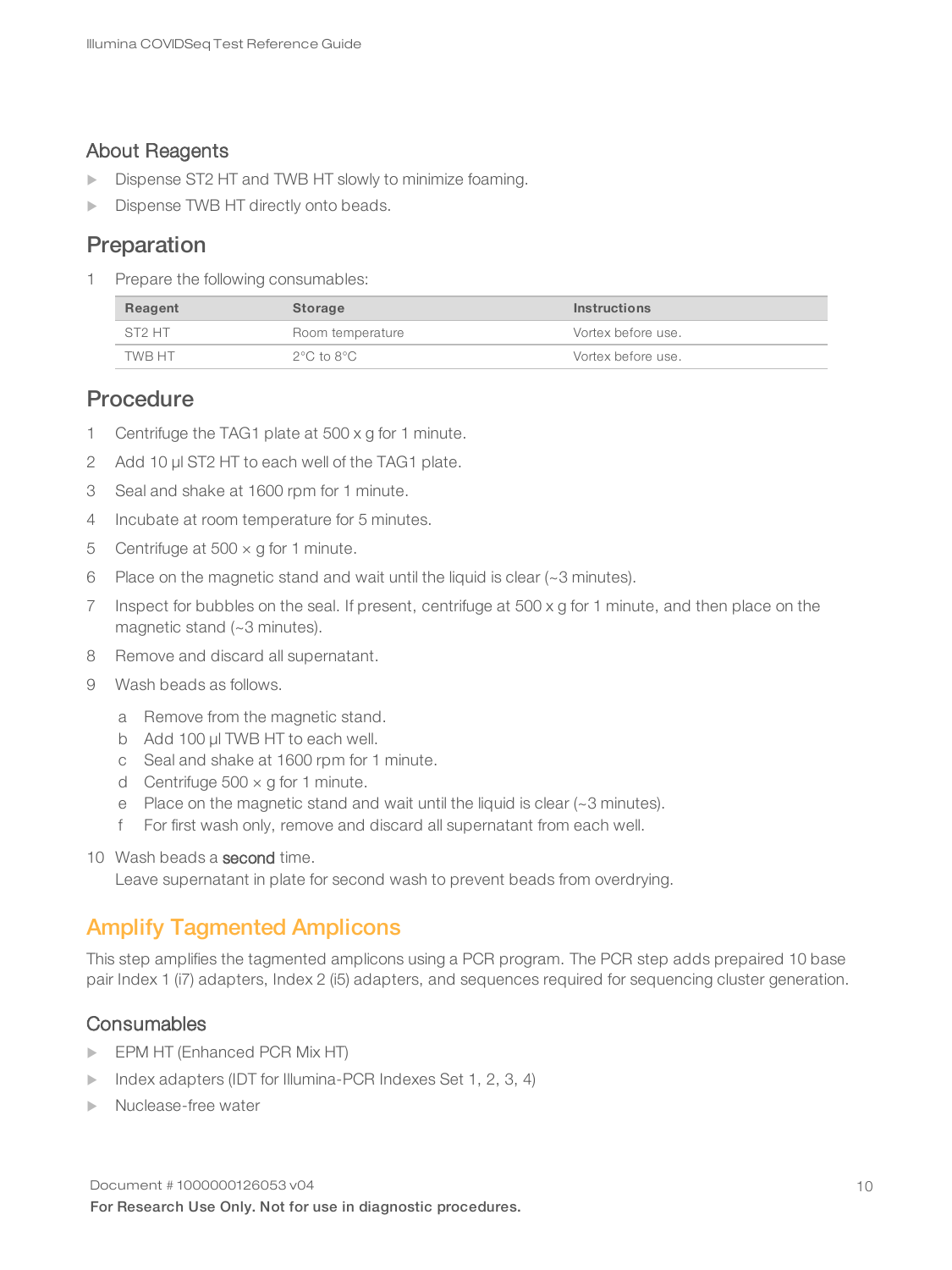- 15 ml tubes (1 per two 96-well sample plates)
- ▶ 96-well PCR plate

#### About Reagents

- $\blacktriangleright$  Index adapter plates
	- $\triangleright$  Do not add samples to the index plate wells.
	- $\blacktriangleright$  Index plate wells cannot be reused.

## Preparation

1 Prepare the following consumables:

| Reagent           | <b>Storage</b> | <b>Instructions</b>                                                                              |
|-------------------|----------------|--------------------------------------------------------------------------------------------------|
| EPM HT            | -25°C to -15°C | Invert to mix. Keep on ice until use.                                                            |
| Index<br>adapters | -25°C to -15°C | Thaw at room temperature. Vortex to mix, and then centrifuge at 1000 $\times$ q for 1<br>minute. |

- 2 Open each prepared index adapter plate seal as follows. Use a new PCR plate for each different index set.
	- a Align a new 96-well PCR plate above the index adapter plate, and then press down to puncture the foil seal.
	- b Discard the PCR plate.
- 3 Save the following COVIDSeq TAG PCR program on the thermal cycler:
	- $\blacktriangleright$  Choose the preheat lid option and set to 100 $^{\circ}$ C
	- $\blacktriangleright$  Set the reaction volume to 50 µ
	- $\blacktriangleright$  72°C for 3 minutes
	- $\blacktriangleright$  98°C for 3 minutes
	- $\triangleright$  7 cycles of:
		- ▶ 98°C for 20 seconds
		- $\triangleright$  60°C for 30 seconds
		- $\blacktriangleright$  72°C for 1 minute
	- ▶ 72°C for 3 minutes
	- $\blacktriangleright$  Hold at 10 $^{\circ}$ C

### **Procedure**

- 1 In a 15 ml tube, combine the following volumes to prepare PCR Master Mix. Multiply each volume by the number of samples.
	- $\blacktriangleright$  EPM HT (24 µl)
	- $\triangleright$  Nuclease-free water (24 µl)
- 2 Vortex PCR Master Mix to mix.
- 3 Keep the TAG1 plate on magnetic stand and remove TWB HT.
- 4 Use a 20 µl pipette to remove any remaining TWB HT.
- 5 Remove the TAG1 plate from the magnetic stand.
- 6 Add 40 µl PCR Master Mix to each well.
- 7 Add 10 µl index adapters to each well of the PCR plate.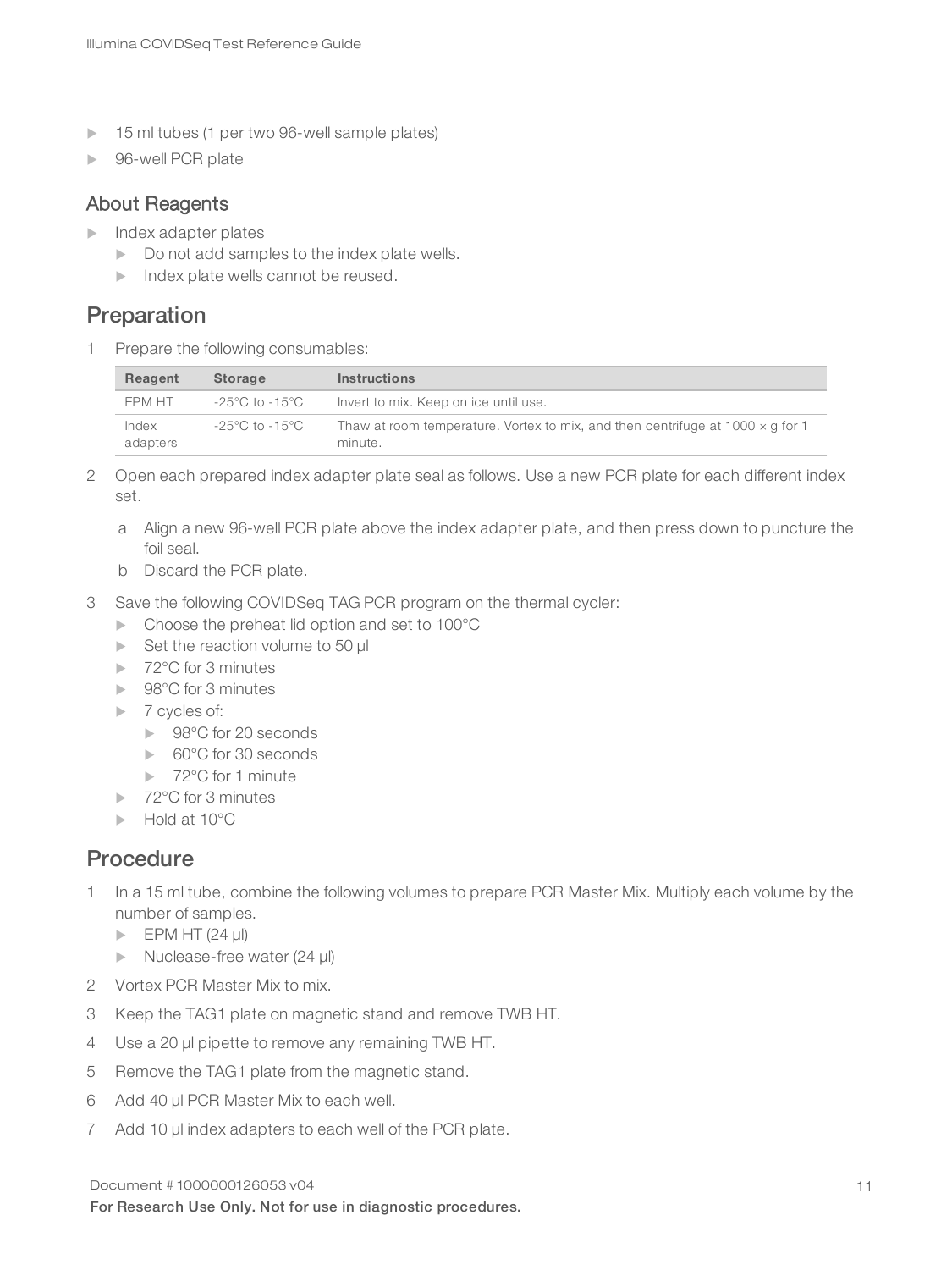- 8 Seal and shake at 1600 rpm for 1 minute.
- 9 If liquid is visible on the seal, centrifuge at 500 x g for 1 minute.
- 10 Inspect to make sure beads are resuspended. To resuspend, set your pipette to 35 µl with the plunger down, and then slowly pipette to mix.
- <span id="page-15-0"></span>11 Place on the preprogrammed thermal cycler and run the COVIDSeq TAG PCR program.

## Pool and Clean Up Libraries

This step combines libraries from each 96-well sample plate into one 1.7 ml tube. Libraries of optimal size are then bound to magnetic beads, and fragments that are too small or large are wash away.

#### **Consumables**

- **IFB** (Illumina Tune Beads)
- RSB HT (Resuspension Buffer HT)
- Freshly prepared 80% ethanol (EtOH)
- 1.7 ml tube (2 per 96-well sample plate)
- $\blacktriangleright$  PCR 8-tube strip

#### About Reagents

- u ITB
	- $\blacktriangleright$  Vortex before each use.
	- $\triangleright$  Vortex frequently to make sure that beads are evenly distributed.
	- $\blacktriangleright$  Aspirate and dispense slowly due to the viscosity of the solution.

## Preparation

1 Prepare the following consumables:

| Reagent    | Storage              | <b>Instructions</b>                                                              |
|------------|----------------------|----------------------------------------------------------------------------------|
| <b>ITB</b> |                      | Room temperature Vortex thoroughly to mix.                                       |
| RSB HT     | $2^{\circ}$ C to 8°C | Let stand for 30 minutes to bring to room temperature. Vortex and invert to mix. |

2 Prepare 80% EtOH from absolute EtOH.

### Procedure

- 1 Centrifuge the TAG1 plate at  $500 \times g$  for 1 minute.
- 2 Place on the magnetic stand and wait until the liquid is clear (~3 minutes).
- 3 To pool libraries, do as follows. Repeat the steps for each additional sample plate.
	- a Use a 20 µl eight-channel pipette to transfer 5 μl library from each well of the PCR plate to a PCR 8 tube strip. Change tips after each column.

These volumes result in 60 µl pooled library per row.

- b Label a new 1.7 ml tube Pooled ITB.
- c Transfer 55 µl pooled library from each well of the PCR 8-tube strip into the Pooled ITB tube.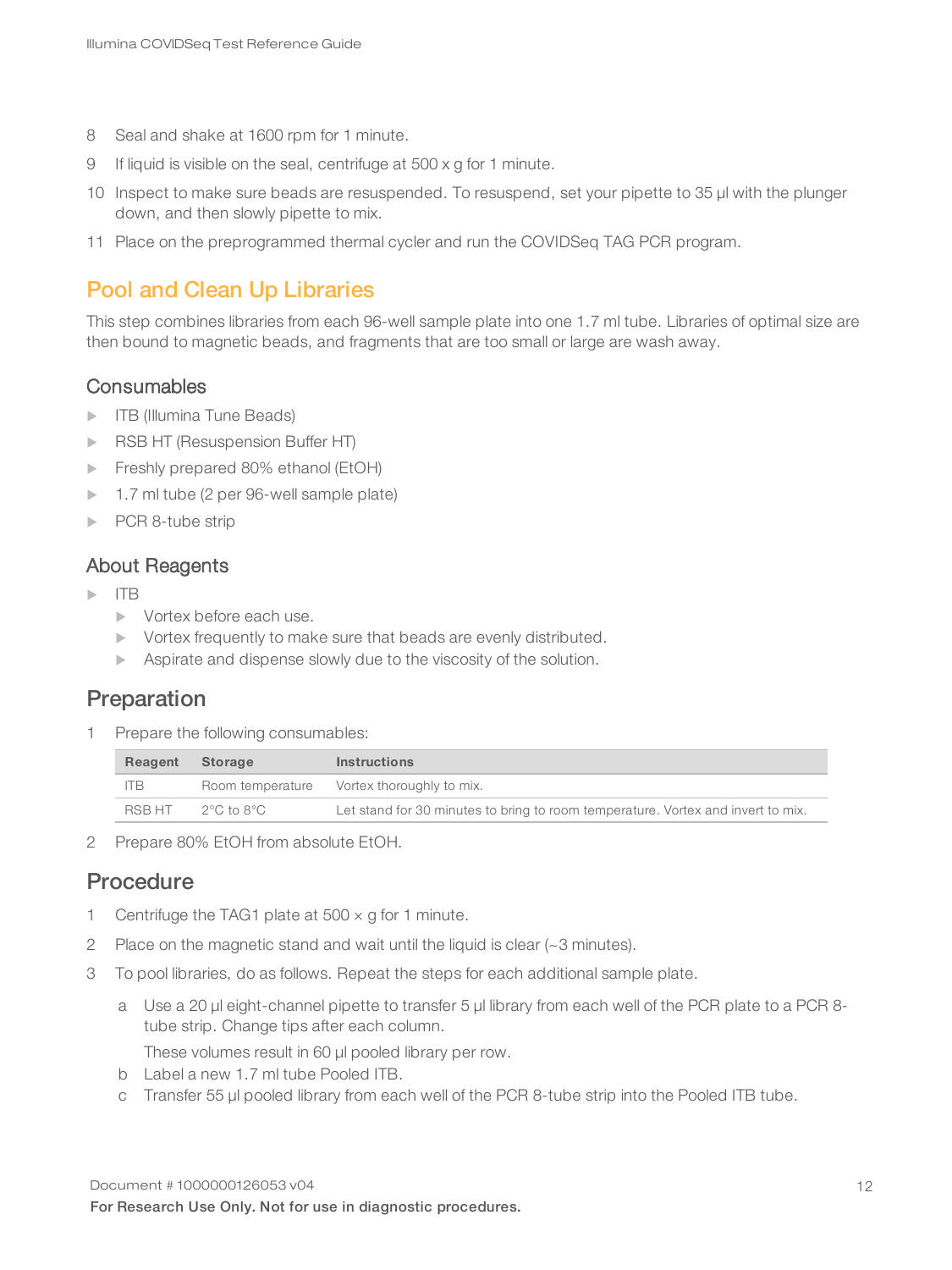For each sample plate, these volumes results in 440 µl pools of pooled libraries.

If processing 3072 samples, these steps result in 32 Pooled ITB tubes.

- 4 Vortex the Pooled ITB tubes to mix, and then centrifuge briefly.
- 5 Vortex ITB to resuspend.
- 6 Add ITB using the resulting volume of Pooled ITB tube volume multiplied by 0.9. For example, for 96 samples, add 396 µl ITB to each tube.
- 7 Vortex to mix.
- 8 Incubate at room temperature for 5 minutes.
- 9 Centrifuge briefly.
- 10 Place on the magnetic stand and wait until the liquid is clear (~5 minutes).
- 11 Remove and discard all supernatant.
- 12 Wash beads as follows.
	- a Keep on the magnetic stand and add 1000 µl fresh 80% EtOH to each tube.
	- b Wait 30 seconds.
	- c Remove and discard all supernatant.
- 13 Wash beads a second time.
- 14 Use a 20 µl pipette to remove all residual EtOH.
- 15 Add 55 µl RSB HT.
- 16 Vortex to mix, and then centrifuge briefly.
- 17 Incubate at room temperature for 2 minutes.
- 18 Place on the magnetic stand and wait until the liquid is clear (~2 minutes).
- 19 Transfer 50 µl supernatant from each Pooled ITB tube to a new microcentrifuge tube.

#### SAFE STOPPING POINT

<span id="page-16-0"></span>If you are stopping, cap the tube and store at -25°C to -15°C for up to 30 days.

## Quantify and Normalize Libraries

- 1 Analyze 2 µl library pool using a Qubit dsDNA HS Assay kit. If libraries are outside the standard range, dilute to 1:10 concentration, and analyze again.
- 2 Calculate the molarity value using the following formula.
	- $\triangleright$  Use 400 bp as the average library size.

$$
\frac{Library\;concentration\; ng/\mu l}{\frac{g}{mol}\;x\;average\;library\; size\; (bp)} x10^6 = \textit{Molarity}\;\bigg(nM\bigg)
$$

3 Dilute each library pool to a minimum of 30 µl at a normalized concentration 4 nM using RSB HT.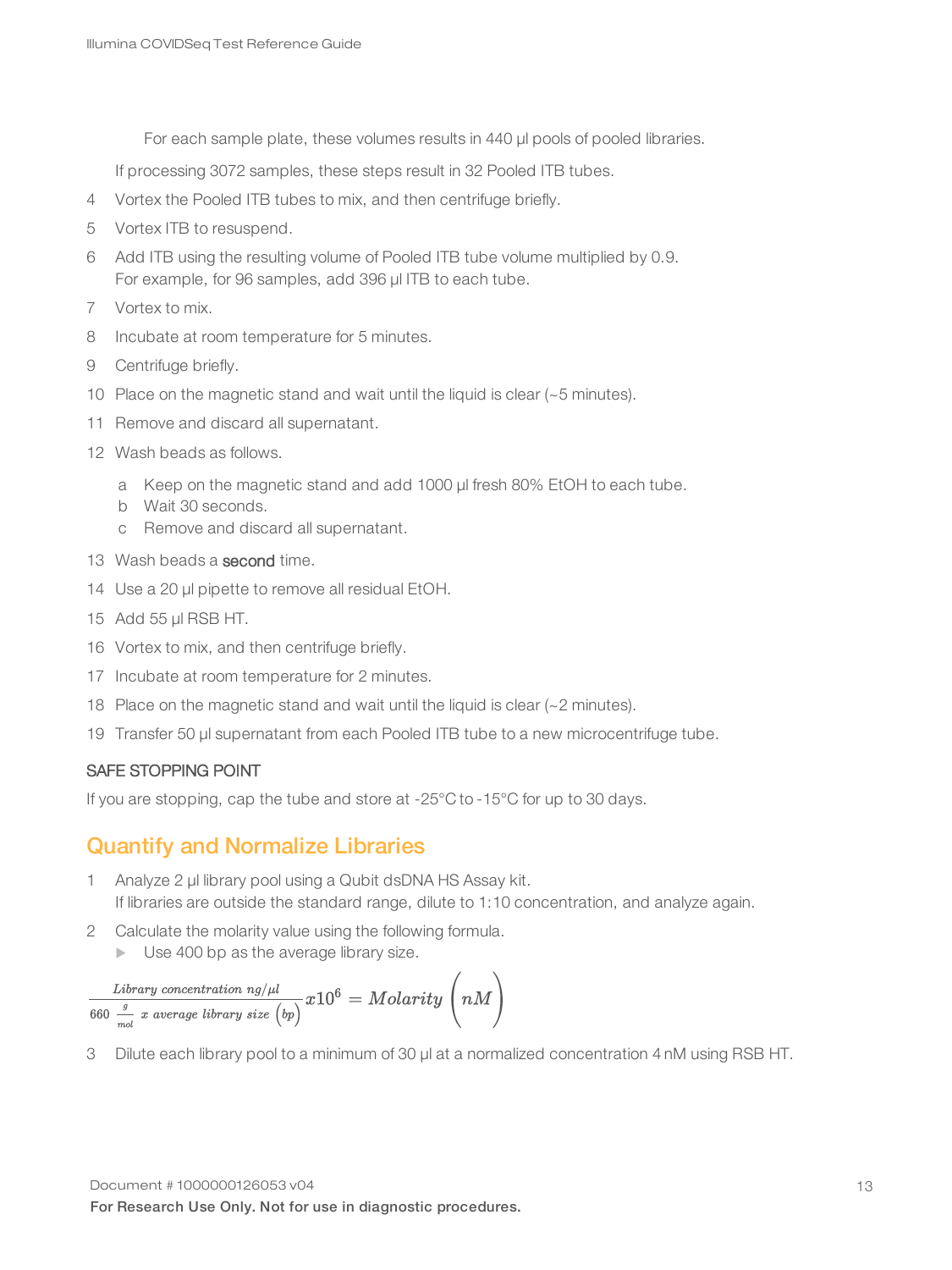## <span id="page-17-0"></span>Pool and Dilute Libraries

This step pools and dilutes libraries to the starting concentration for your sequencing system. After diluting to the starting concentration, libraries are ready to be denatured and diluted to the final loading concentration.

1 For each set of 384 samples, combine 25 µl of each normalized pool containing index adapter set 1, 2, 3, 4 in a new microcentrifuge tube. Do not combine pools with the same index adapter set. This step produces a final pool of 384 samples diluted to a starting concentration of 4 nM. For each sequencing system, the following are the number of samples required per flow cell.

- ▶ NextSeq 500/550 HO flow cell, NextSeq 550Dx HO flow cell, or NextSeq 1000/2000 P2 flow cell: 384 samples per flow cell.
- NoveSeq 6000 system SP flow cell: 384 samples per lane and 768 total samples per flow cell.
- NovaSeq 6000 system S4 flow cell: 384 samples per lane and 1536 total samples per flow cell.
- 2 Follow the denature and dilute instructions for your system to dilute to the final loading concentration.
	- ► For the NextSeq 500/550 Sequencing System and NextSeq 550Dx Sequencing System, see the NextSeq System Denature and Dilute Libraries Guide (document # 15048776).
	- For the NovaSeq 6000 Sequencing System, see the NovaSeq 6000 Denature and Dilute Libraries Guide (document # 1000000106351).
	- For the NextSeq 2000 Sequencing System, see the NextSeq 1000/2000 Sequencing System Guide (document # 1000000109376).
- 3 Use the following loading concentrations for your system.

| <b>Sequencing System</b>              | <b>Starting Concentration (nM)</b> | Final Loading Concentration (pM) |
|---------------------------------------|------------------------------------|----------------------------------|
| NextSeq 500/550 or 550Dx HO flow cell |                                    | 1.4                              |
| NovaSeg 6000 SP Flow Cell             |                                    | 100                              |
| NovaSeg 6000 S4 Flow Cell             |                                    | 100                              |
| NextSeg 1000/2000 P2 Flow Cell        |                                    | 1000                             |

Adjustments to final loading concentration should follow the denature and dilute instructions for your sequencing system.

## <span id="page-17-1"></span>Prepare for Sequencing

The Illumina COVIDSeq Test is compatible with the NovaSeq 6000 Sequencing System SP and S4 flow cells, the NextSeq 2000 Sequencing System, the NextSeq 500/550 Sequencing Systems, and the NextSeq 550DX instrument.

#### **Consumables**

- **If using the NovaSeq 6000 Sequencing System S4 flow cell:** 
	- $\triangleright$  2 NovaSeq 6000 Sequencing System S4 Reagent Kit v1.5 (35 cycles), Illumina, # 20044417
	- $\triangleright$  2 NovaSeq Xp 4-Lane Kit v1.5, Illumina, # 20043131
- If using the NovaSeq 6000 Sequencing System SP flow cell:
	- ▶ 4 NovaSeq 6000 Sequencing System SP Reagent Kit v1.5 (100 cycles), Illumina, # 20028401
	- $\blacktriangleright$  4 NovaSeq Xp 2-Lane Kit v1.5, Illumina, # 20043130
- If using the NextSeq 500/550 System or NextSeq 550Dx Instrument:
	- $\triangleright$  8 NextSeq 500/550 High Output Kit v2.5 (75 Cycles), Illumina, # 20024906
- If using the NextSeq 2000 Sequencing System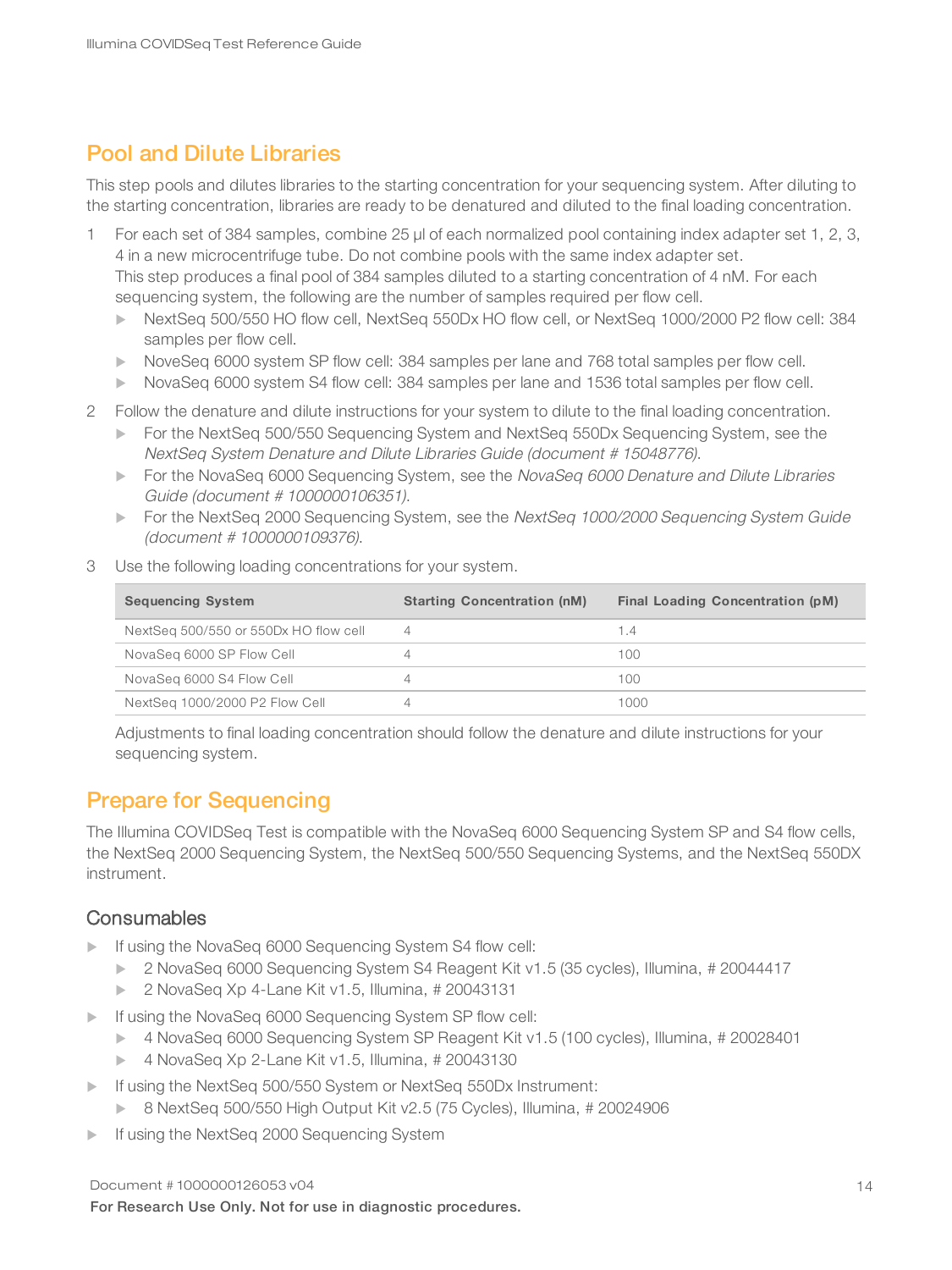▶ 8 NextSeq 1000/2000 P2 Reagents (100 Cycles), Illumina, # 20046811

## Sample Sheet Requirements

The Illumina DRAGEN COVIDSeq Test Pipeline requires a sample sheet for each run analysis. This requirement does not apply to the NextSeq 2000, which uses the Illumina DRAGEN COVIDSeq Test in BaseSpace Sequence Hub.

Use the samplesheet.csv file for your sequencing system included in the installer packager or available on the Illumina COVIDSeq Test support site as a template to create the sample sheet.

Make sure your sample sheet meets the following requirements.

- 1 Save the sample sheet with the name SampleSheet.csv in the sequencing run folder.
- 2 In Settings, enter the following value for the AdapterRead1 parameter. CTGTCTCTTATACACATCT
- 3 In the Data section, enter the following required parameters. Make sure that there no empty rows between samples.

| <b>Field</b> | <b>Description</b>                                                                                   | <b>Requirements</b>                                                                                                                                                                                                                                                                                                                                                                                                                             |
|--------------|------------------------------------------------------------------------------------------------------|-------------------------------------------------------------------------------------------------------------------------------------------------------------------------------------------------------------------------------------------------------------------------------------------------------------------------------------------------------------------------------------------------------------------------------------------------|
| Sample_ID    | The ID used to identify the samples in<br>the test reports and included in the<br>output file names. | Sample IDs are not case-sensitive.<br>Make sure Sample IDs contain the following:<br>• Unique for the run.<br>$\bullet \leq 100$ characters with no spaces.<br>• Alphanumeric characters, underscores, and dashes<br>only. An alphanumeric character must be added<br>before and after an underscore or dash.                                                                                                                                   |
| Index ID     | The IDT for Illumina-PCR Indexes<br>index name associated with the<br>sample.                        | See Illumina Adapter Sequences (document #<br>1000000002694) for index names and additional<br>information. The name must be unique for each flow<br>cell lane.<br>If the Index_ID is not specified, the Index Set field is<br>derived from Index and Index2. If specifying all three,<br>the index names and associated sequences must<br>match.                                                                                               |
| Index        | IDT for Illumina-PCR Indexes i7 index<br>sample sheet bases                                          | See Illumina Adapter Sequences (document #<br>1000000002694) for sample sheet bases for your<br>sequencing system and additional information. If Index_<br>ID is specified, Index is not required.                                                                                                                                                                                                                                              |
| Index2       | IDT for Illumina-PCR Indexes i5 index<br>sample sheet bases.                                         | See Illumina Adapter Sequences (document #<br>1000000002694) for sample sheet bases for your<br>sequencing system and additional information. If Index_<br>ID is specified, Index2 is not required.                                                                                                                                                                                                                                             |
| Lane         | The flow cell lane for the sample.                                                                   | If using the NovaSeq 6000 System, enter one of the<br>following values: 1, 2, 3, or 4. If using the NextSeq<br>500/550, NextSeq 500Dx, or NextSeq 2000, this field is<br>not included.                                                                                                                                                                                                                                                          |
| Sample_Type  | The sample type for each sample.                                                                     | Enter one of the following case-sensitive values:<br>PatientSample, NTC, PositiveControl.<br>If using the NovaSeq 6000 System, there must be one<br>NTC sample and one PostiveControl sample for each<br>Index Set/Lane combination in the sample sheet.<br>If using the NextSeq 500/550, NextSeq 500Dx, or<br>NextSeq 2000 there must be one NTC sample and one<br>PostiveControl sample for each Index Set combination<br>in the sample sheet |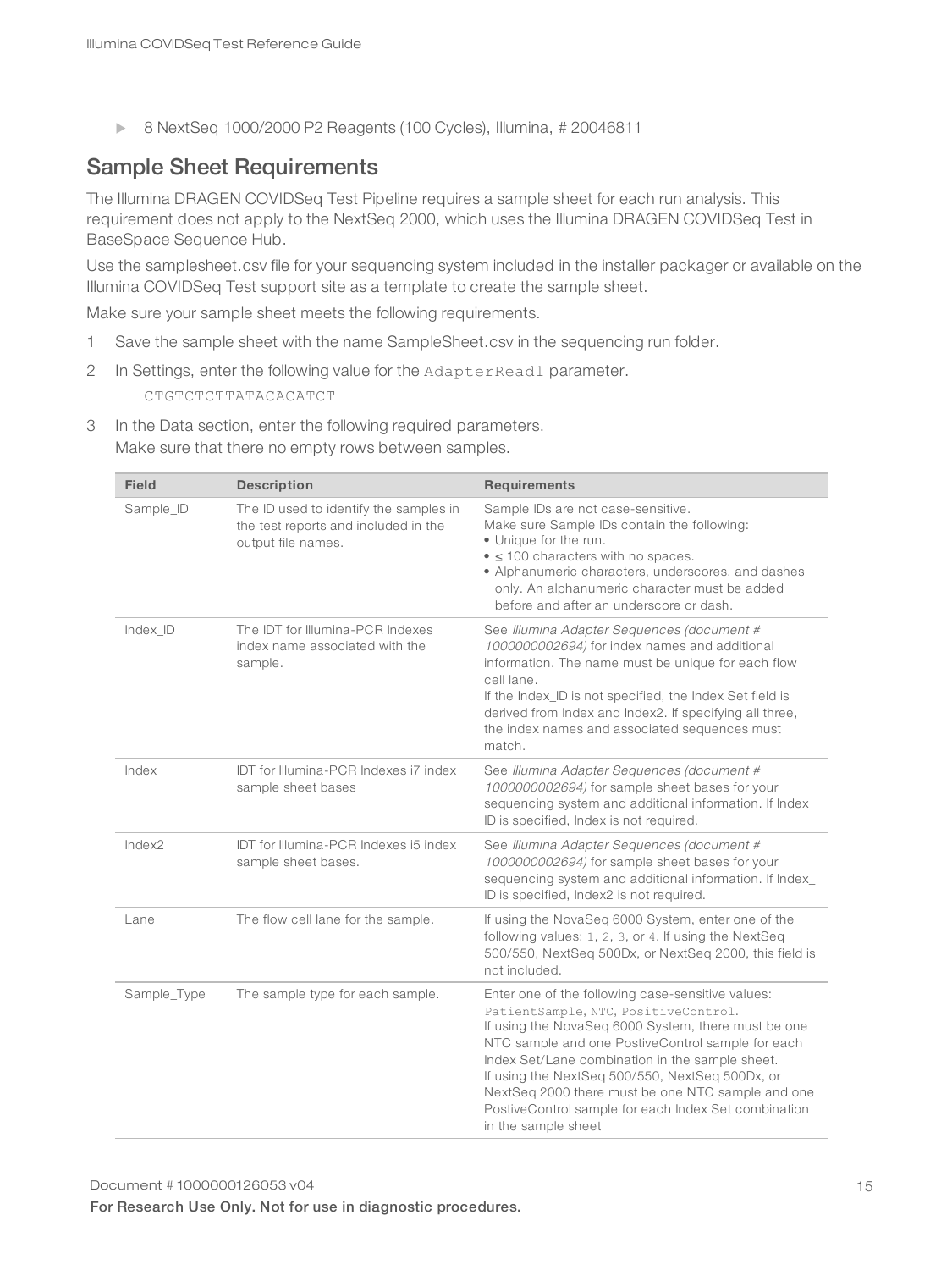- 4 **[Optional]** Enter any additional data parameters, such as Sample Name.
- 5 Save your sample sheet.

## Set Up Sequencing Run

- 1 If using the NovaSeq 6000 system, refer to the NovaSeq 6000 Sequencing System Guide (document # 1000000019358) for sequencing instructions.
	- ▶ Use v1.7 of the NovaSeq Control Software (NVCS).
	- If using the Illumina DRAGEN COVIDSeq Test BaseSpace Sequence Hub app, select Run Monitoring and Storage as the Configuration option.
	- $\blacktriangleright$  Use the following number of cycles and index lengths:
		- Read 1—Enter the appropriate read length. Refer to the Illumina Technical Note Sequencing Guidelines for COVID-19 Surveillance Using the Illumina COVIDSeq Test (RUO Version) for guidance.
		- $\blacktriangleright$  Index 1 and Index 2—Enter 10 as the value.
		- $\blacktriangleright$  Read 2-Enter 0 as the value.
- 2 If using the NextSeq 500/550 or NexSeq 550Dx, refer to the NextSeq 500 System Guide (document # 15046563), NextSeq <sup>550</sup> System Guide (document # 15069765), or NextSeq 550Dx Instrument Reference Guide (document # 1000000009513).
	- $\triangleright$  Use v4.0 of the NextSeq Control Software (NCS).
	- $\blacktriangleright$  If using the NextSeq 550Dx, use RUO mode.
	- $\blacktriangleright$  Set up your sequencing run in manual mode.
	- If using the Illumina DRAGEN COVIDSeq Test BaseSpace Sequence Hub app, select Run Monitoring and Storage as the Configuration option.
	- **Enter Single-Read** as the Read Type.
	- $\blacktriangleright$  Use the following number of cycles and index lengths:
		- Read  $1$  Enter the appropriate read length. Refer to the Illumina Technical Note Sequencing Guidelines for COVID-19 Surveillance Using the Illumina COVIDSeq Test (RUO Version) for guidance.
		- $\blacktriangleright$  Index 1 and Index 2—Enter 10 as the value.
- 3 If using the NextSeq 2000, refer to the NextSeq 1000/2000 Sequencing System Guide (document # 1000000109376).
	- $\triangleright$  When creating a run in BaseSpace Sequence Hub, make sure to do the following:
		- Select BaseSpace for analysis location.
		- **EXECTE III SERVIET III III SERVIET AT A SET AT A SET AT A SET A SET A SET A SET A SET A SET A SET A SET A SET A SET A SET A SET A SET A SET A SET A SET A SET A SET A SET A SET A SET A SET A SET A SET A SET A SET A SET A S**
		- $\blacktriangleright$  If Illumina DRAGEN COVIDSeq Test does not appear as an analysis type, contact Illumina Technical Support.
		- Set up the analysis as described in the following Set Up Analysis in BaseSpace Sequence Hub for NextSeq <sup>2000</sup> section.
	- ▶ Use v1.2 of the NextSeq 1000/2000 Control Software.
	- Make sure Online Run Setup and Proactive, Run Monitoring, and Storage are selected in the Settings screen to enable Cloud mode.

After sequencing completes, analysis either takes place on your system using installed pipeline software or in BaseSpace Sequence Hub.

**Local analysis for qualitative detection of SARS-CoV-2 RNA uses the Illumina DRAGEN COVIDSeq Test** Pipeline.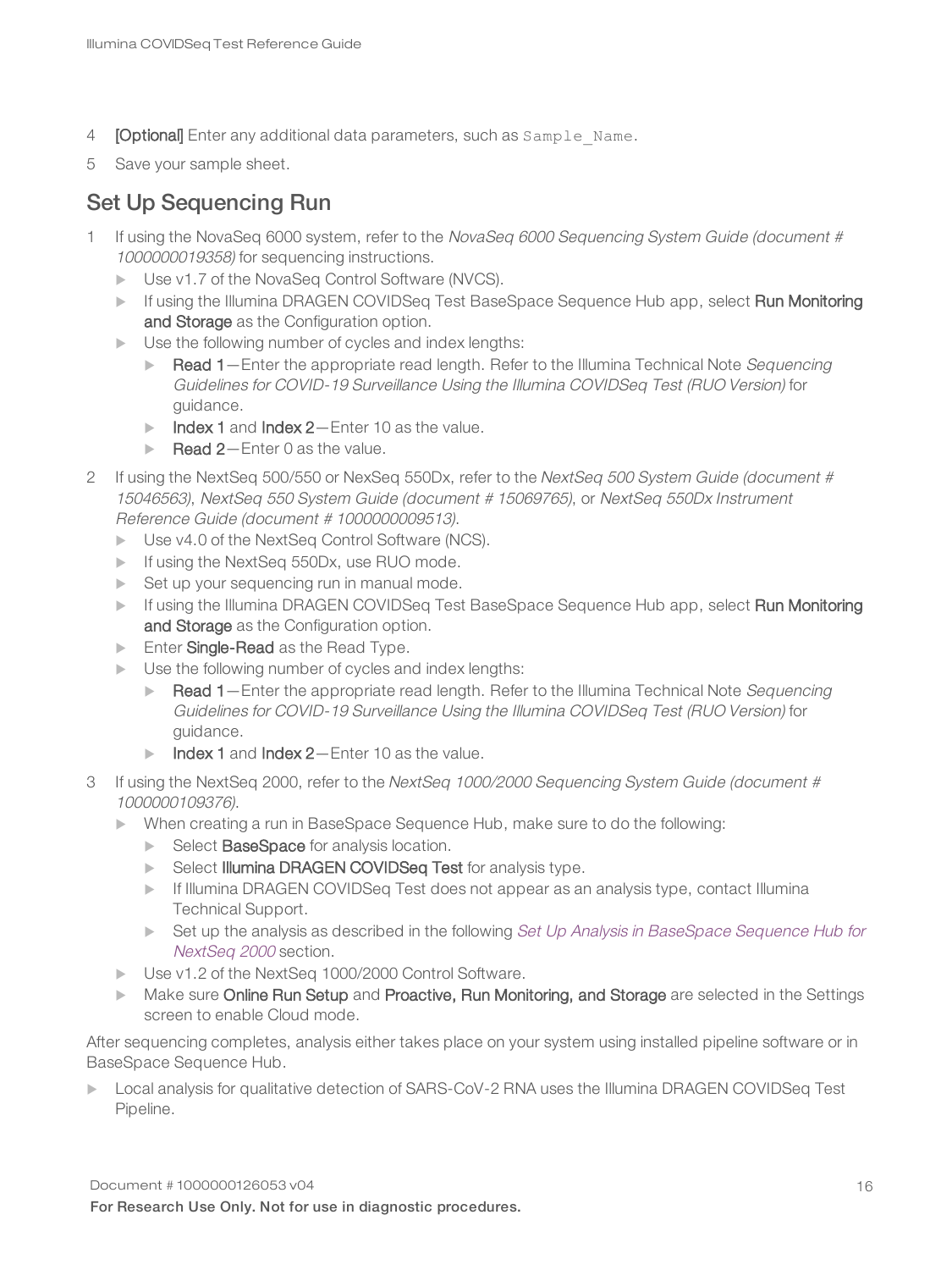- Local analysis for surveillance uses the Illumina DRAGEN COVID Pipeline with COVID Lineage Tools.
- **Analysis in BaseSpace Sequence Hub can use the Illumina DRAGEN COVIDSeq Test for qualitative** detection of SARS-CoV-2 or the DRAGEN COVID Lineage app for surveillance.

Refer to one of the following resources for more information.

- Illumina DRAGEN COVIDSeq Test Pipeline Software Guide (document # 1000000128122)
- Illumina DRAGEN COVIDSeq Test App Guide (document # 1000000129548)
- Illumina DRAGEN COVID Pipeline Software Guide (document # 1000000158680)

## Set Up Analysis in BaseSpace Sequence Hub for NextSeq 2000

Use the following steps to configure the Illumina DRAGEN COVIDSeq Test analysis in BaseSpace Sequence Hub when using a NextSeq 2000 instrument.

- To enable fast mode, set the Fast Mode option to True. Fast mode turns off alignment, variant calling, and consensus sequence FASTA generation to analyze results.
- 2 To exclude run logs, QC metric files, and other file types, set the Metrics and Logs Datasets option to False.

Setting this option to false improves analysis speed, but the Logs\_Intermediates\_Lane\_\* folder is not generated.

- 3 Identify the location for your positive and no template controls using either the sample ID or well position.
- 4 Enter the positive control and no template control for each index set.
	- $\blacktriangleright$  If you used the index set during library preparation, enter the sample ID or well position for the positive and no template controls.
	- If you did not use the index set, enter NA.
- 5 Select Submit Run.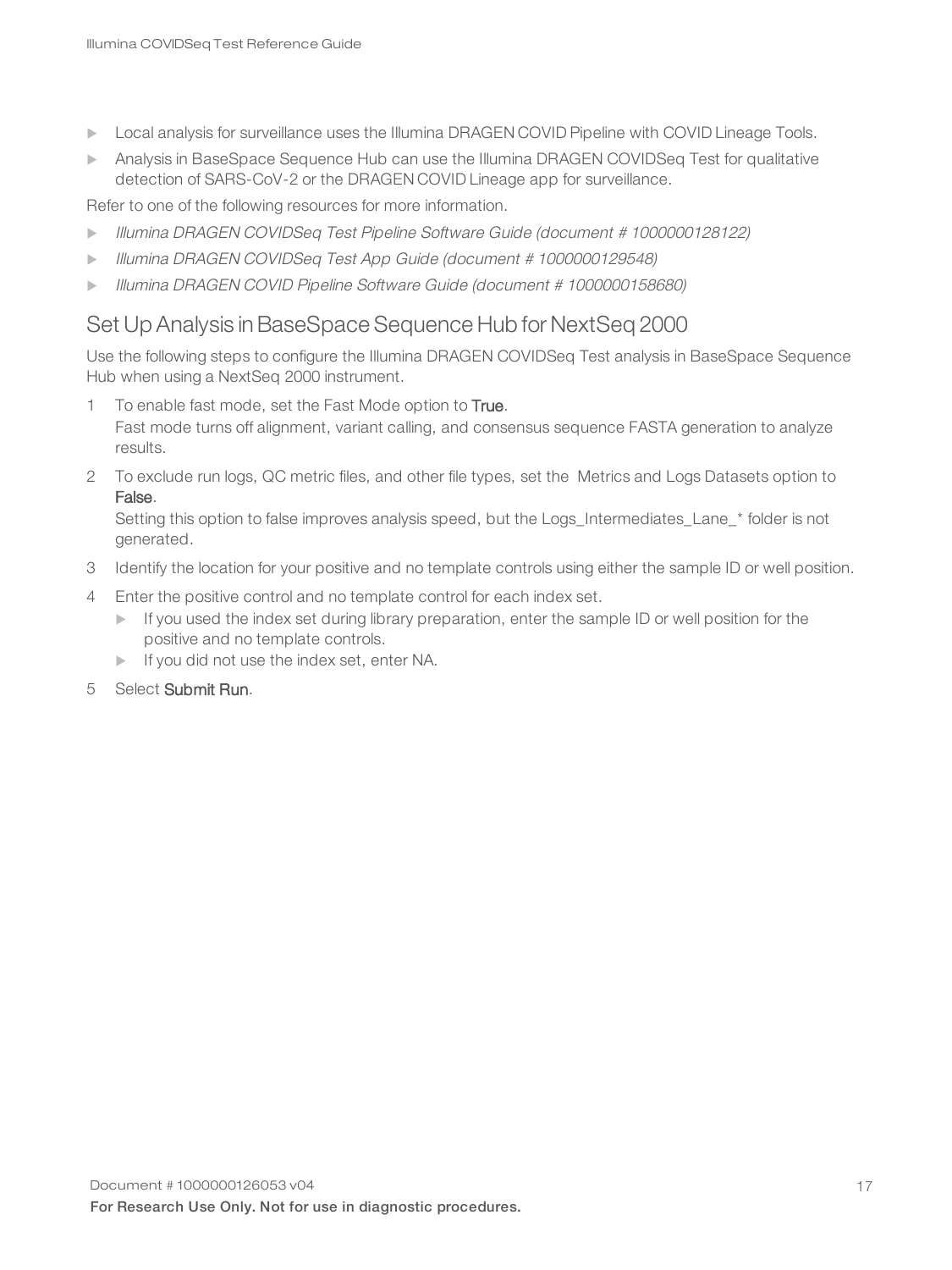# <span id="page-21-0"></span>Appendix A Supporting Information

## <span id="page-21-1"></span>Kit Contents

The Illumina COVIDSeq Test requires Illumina COVIDSeq Test (3072 Samples) and 8 IDT for Illumina-PCR Indexes.

| Component           | Kit                                                 | Catalog # |
|---------------------|-----------------------------------------------------|-----------|
| Library Preparation | Illumina COVIDSeg Test (3072 Samples)               | 20043675  |
| Indexes             | IDT for Illumina-PCR Indexes Sets 1-4 (384 Indexes) | 20043137  |

## Illumina COVIDSeq Test

Promptly store reagents at the indicated temperature to ensure proper performance.

#### Table 1 Illumina COVIDSeq Test Box 1 – 3072 Samples, Part # 20044405

| Quantity | Label<br>Volume<br>(ml | Reagent            | <b>Description</b>       | <b>Storage</b>                            |
|----------|------------------------|--------------------|--------------------------|-------------------------------------------|
|          | 233                    | ITB.               | Illumina Tune Beads      | Room temperature                          |
|          | 56                     | ST <sub>2</sub> HT | Stop Tagment Buffer 2 HT | Room temperature, post-amp<br>environment |

#### Table 2 Illumina COVIDSeqTest Box 2 – 3072 Samples, Part # 20044406

| Quantity | Label<br>Volume (ml) | Reagent         | <b>Description</b>          | <b>Storage</b>                                          |
|----------|----------------------|-----------------|-----------------------------|---------------------------------------------------------|
|          | 6.1                  | <b>EBLTS HT</b> | Enrichment BLT HT           | $2^{\circ}$ C to $8^{\circ}$ C, post-amp<br>environment |
|          | 114                  | ELB HT          | Elution Buffer HT           | $2^{\circ}$ C to $8^{\circ}$ C, pre-amp<br>environment  |
|          | 10                   | <b>RSB HT</b>   | Resuspension Buffer HT      | $2^{\circ}$ C to $8^{\circ}$ C, post-amp<br>environment |
|          | 845                  | TWB HT          | Tagmentation Wash Buffer HT | $2^{\circ}$ C to $8^{\circ}$ C, post-amp<br>environment |

#### Table 3 Illumina COVIDSeq Test Box 3 – 3072 Samples, Part # 20044407

| Quantity | Label<br>Volume<br>(m <sub>l</sub> ) | Reagent             | <b>Description</b>                   | <b>Storage</b>                                             |
|----------|--------------------------------------|---------------------|--------------------------------------|------------------------------------------------------------|
|          | 14.4                                 | CPP1 HT             | COVIDSeg Primer Pool 1 HT            | $-25^{\circ}$ C to $-15^{\circ}$ C, pre-amp<br>environment |
|          | 14.4                                 | CPP <sub>2</sub> HT | COVIDSeg Primer Pool 2 HT            | $-25^{\circ}$ C to $-15^{\circ}$ C, pre-amp<br>environment |
|          | 45                                   | EPH3 HT             | Elution Prime Fragment 3HC Mix<br>HT | $-25^{\circ}$ C to $-15^{\circ}$ C pre-amp<br>environment  |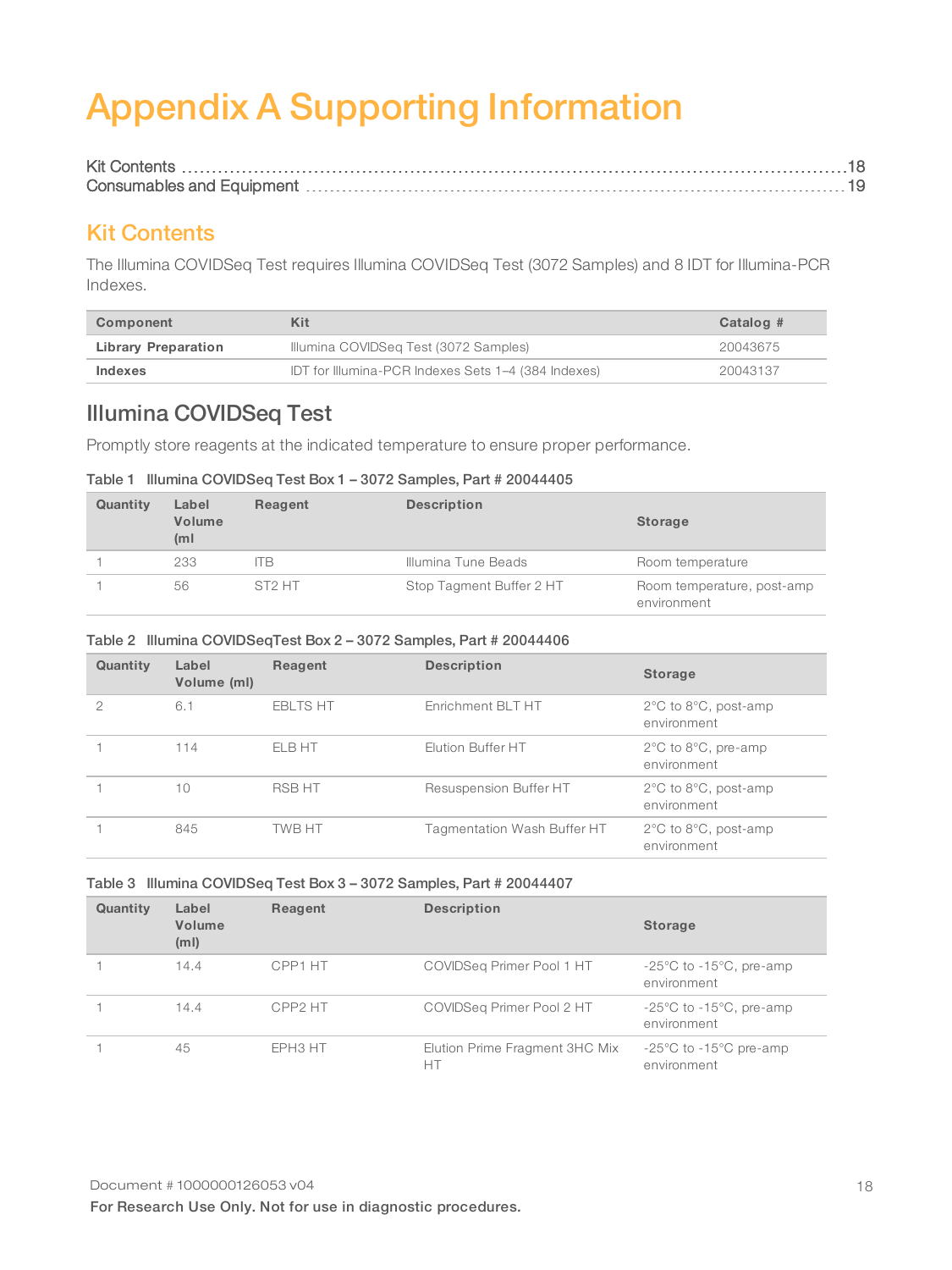| Quantity | Label<br>Volume<br>(m <sub>l</sub> ) | Reagent       | <b>Description</b>       | <b>Storage</b>                                              |
|----------|--------------------------------------|---------------|--------------------------|-------------------------------------------------------------|
|          | 79                                   | EPM HT        | Enhanced PCR Mix HT      | $-25^{\circ}$ C to $-15^{\circ}$ C, pre-amp<br>environment  |
|          | 41                                   | <b>FSM HT</b> | First Strand Mix HT      | $-25^{\circ}$ C to $-15^{\circ}$ C, pre-amp<br>environment  |
|          | 100                                  | <b>IPM HT</b> | Illumina PCR Mix HT      | $-25^{\circ}$ C to $-15^{\circ}$ C, pre-amp<br>environment  |
|          | 4.6                                  | <b>RVT HT</b> | Reverse Transcriptase HT | $-25^{\circ}$ C to $-15^{\circ}$ C, pre-amp<br>environment  |
|          | 38                                   | TB1 HT        | Tagmentation Buffer 1 HT | $-25^{\circ}$ C to $-15^{\circ}$ C, post-amp<br>environment |

#### Table 4 Illumina COVIDSeq Positive Control HT, Part # 20043401

| Quantity | Label<br>Volume | Reagent                         | <b>Description</b>                  | <b>Storage</b>                                             |
|----------|-----------------|---------------------------------|-------------------------------------|------------------------------------------------------------|
|          | 100 ul          | COVIDSeg Positive<br>Control HT | <b>COVIDSeg Positive Control HT</b> | $-85^{\circ}$ C to $-65^{\circ}$ C, pre-amp<br>environment |

## IDT for Illumina- PCR Indexes , Store at -25°C to -15°C

The Illumina COVIDSeq Test requires 8 IDT for Illumina PCR Indexes Sets 1–4 (384 Indexes).

| Quantity | <b>Description</b>                               | Part<br><b>Number</b> |
|----------|--------------------------------------------------|-----------------------|
|          | IDT for Illumina- PCR Indexes Set 1 (96 Indexes) | 20043132              |
|          | IDT for Illumina- PCR Indexes Set 2 (96 Indexes) | 20043133              |
| 8        | IDT for Illumina- PCR Indexes Set 3 (96 Indexes) | 20043134              |
|          | IDT for Illumina- PCR Indexes Set 4 (96 Indexes) | 20043135              |

### <span id="page-22-0"></span>Consumables and Equipment

In addition to the Illumina COVIDSeq Test and IDT for Illumina-PCR Indexes, make sure that you have the required consumables and equipment before starting the protocol.

### **Consumables**

| Consumable                    | Supplier                                  |
|-------------------------------|-------------------------------------------|
| 10 µl pipette tips            | General lab supplier                      |
| 20 µl pipette tips            | General lab supplier                      |
| 200 µl pipette tips           | General lab supplier                      |
| 200 µl pipette tips           | General lab supplier                      |
| 1000 µl pipette tips          | General lab supplier                      |
| Hard-Shell 96-Well PCR Plates | Bio-Rad, catalog # HSP-9601 or equivalent |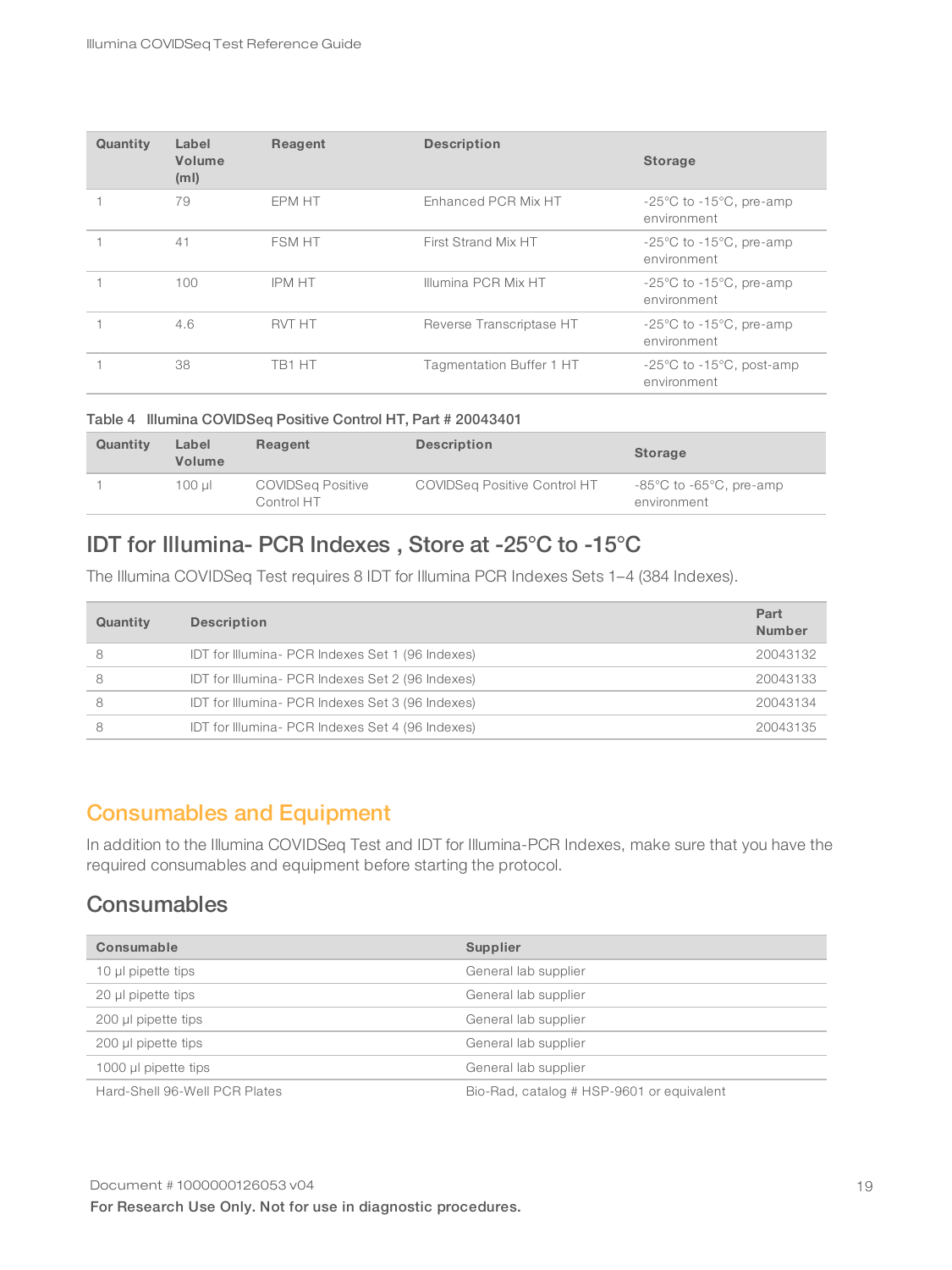| Consumable                                                                                                                                                               | Supplier                                                                                                                             |
|--------------------------------------------------------------------------------------------------------------------------------------------------------------------------|--------------------------------------------------------------------------------------------------------------------------------------|
| 96 deep-well plate, 2000 µl                                                                                                                                              | Eppendorf, catalog #951033707                                                                                                        |
| 1.7 ml LoBind microcentrifuge tubes                                                                                                                                      | Eppendorf, catalog # 022431021                                                                                                       |
| 5 ml LoBind microcentrifuge tube                                                                                                                                         | Eppendorf, catalog # 0030122348                                                                                                      |
| 15 ml tubes                                                                                                                                                              | General lab supplier                                                                                                                 |
| Lab tissue, low-lint                                                                                                                                                     | VWR, catalog # 21905-026, or equivalent                                                                                              |
| Lint-free alcohol wipe                                                                                                                                                   | General lab supplier                                                                                                                 |
| Microseal 'B' adhesive seals                                                                                                                                             | Bio-Rad, part # MSB-1001                                                                                                             |
| RNase/DNase-free Disposable Pipetting Resovoirs                                                                                                                          | WWR, part #89094-658                                                                                                                 |
| One of the following, depending on the extraction method<br>used:<br>• 13 QIAamp Viral RNA Mini Kit<br>• 8 Quick DNA/RNA Viral MagBead                                   | · Qiagen, catalog # 52906<br>• Zymo Research, catalog # R2141                                                                        |
| Qubit dsDNA HS Assay Kit                                                                                                                                                 | One of the following, depending on kit size:<br>• ThermoFisher Scientific, part # Q32851<br>• ThermoFisher Scientific, part # Q32854 |
| <b>Qubit Assay Tubes</b>                                                                                                                                                 | ThermoFisher Scientific, catalog # Q32856                                                                                            |
| If using the NovaSeq 6000 Sequencing System S4 flow<br>cell:<br>• 2 NovaSeq 6000 Sequencing System S4 Reagent Kit<br>v1.5 (35 cycles)<br>• 2 NovaSeq Xp 4-Lane Kit v1.5  | · Illumina, catalog # 20044417<br>$\bullet$ Illumina, catalog # 20043131                                                             |
| If using the NovaSeq 6000 Sequencing System SP flow<br>cell:<br>• 4 NovaSeq 6000 Sequencing System SP Reagent Kit<br>v1.5 (100 cycles)<br>• 4 NovaSeg Xp 2-Lane Kit v1.5 | · Illumina, catalog # 20028401<br>$\bullet$ Illumina, catalog # 20043130                                                             |
| If using the NextSeq 500/550 System or the NextSeq<br>550Dx instrument:<br>• 8 NextSeq 500/550 High Output Kit v2.5 (75 Cycles)                                          | $\bullet$ Illumina, catalog # 20024906                                                                                               |
| If using the NextSeq 2000 System<br>• 8 NextSeq 1000/2000 P2 Reagents (100 cycles)                                                                                       | • Illumina, #20046811                                                                                                                |

# Equipment Required, Not Provided

| Equipment                       | Supplier             |
|---------------------------------|----------------------|
| 10 µl single-channel pipettes   | General lab supplier |
| 20 µl single-channel pipettes   | General lab supplier |
| 200 µl single-channel pipettes  | General lab supplier |
| 1000 µl single-channel pipettes | General lab supplier |
| 10 µl 8-channel pipettes        | General lab supplier |
| 20 µl 8-channel pipettes        | General lab supplier |
| 200 µl 8-channel pipettes       | General lab supplier |
| 1000 µl 8-channel pipettes      | General lab supplier |
| 20 µl 12-channel pipettes       | General lab supplier |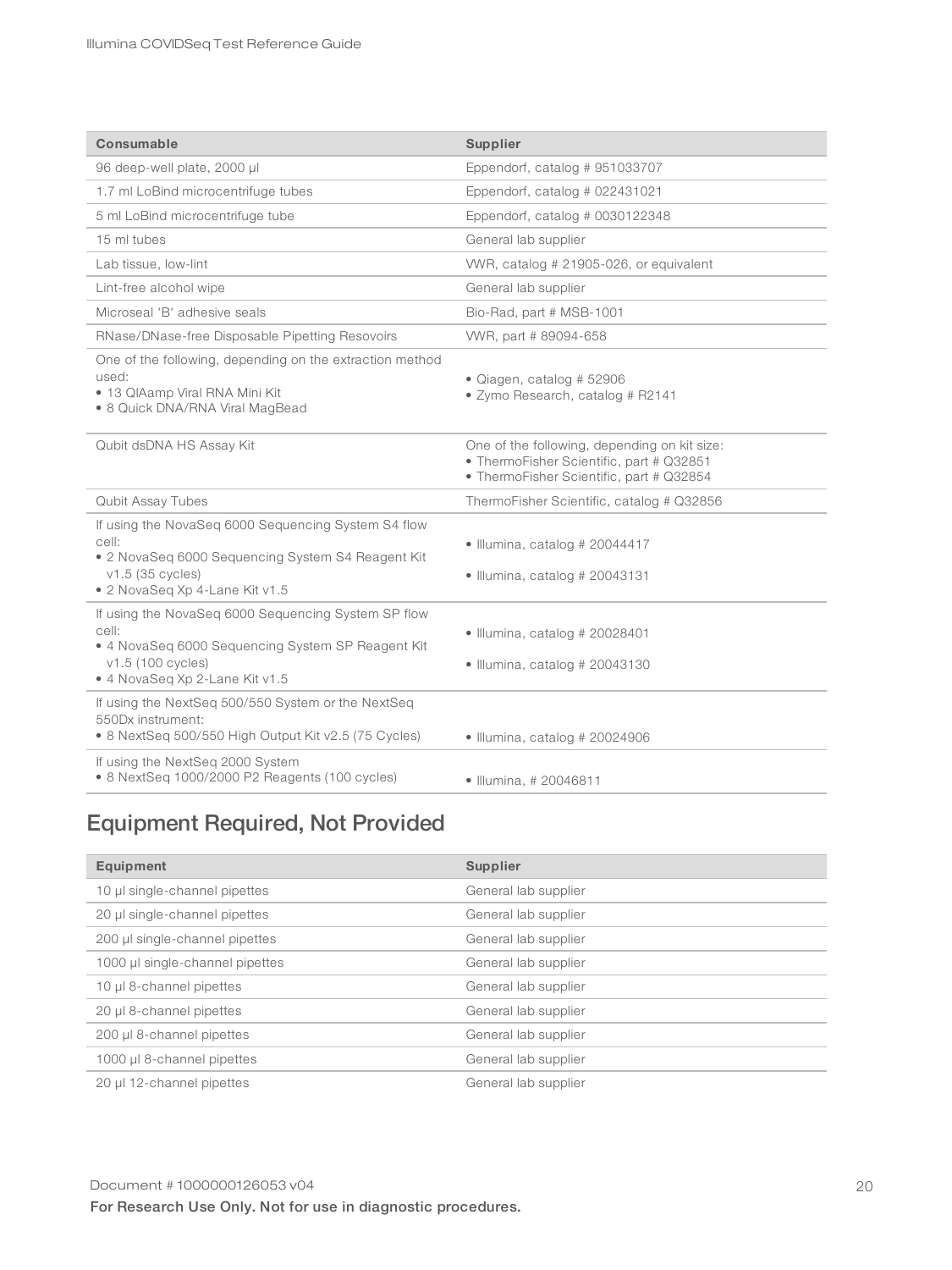| Equipment                                                                                                                                                                                                                                                                                                                                                                                                                 | Supplier                                                                                                                         |
|---------------------------------------------------------------------------------------------------------------------------------------------------------------------------------------------------------------------------------------------------------------------------------------------------------------------------------------------------------------------------------------------------------------------------|----------------------------------------------------------------------------------------------------------------------------------|
| 200 µl 12-channel pipettes                                                                                                                                                                                                                                                                                                                                                                                                | General lab supplier                                                                                                             |
| 10 ml serological pipettes                                                                                                                                                                                                                                                                                                                                                                                                | General lab supplier                                                                                                             |
| 25 ml serological pipettes                                                                                                                                                                                                                                                                                                                                                                                                | General lab supplier                                                                                                             |
| 50 ml serological pipettes                                                                                                                                                                                                                                                                                                                                                                                                | General lab supplier                                                                                                             |
| BioShake iQ                                                                                                                                                                                                                                                                                                                                                                                                               | QInstruments, part # 1808-0506                                                                                                   |
| DRAGEN Bio-IT Platform or BaseSpace Sequence Hub                                                                                                                                                                                                                                                                                                                                                                          | Illumina                                                                                                                         |
| Required equipment for one the following extraction<br>methods:<br>· Quick-DNA/RNA Viral MagBead equipment<br>• QIAamp Viral RNA Mini Kit equipment                                                                                                                                                                                                                                                                       | • See Quick-DNA/RNA Viral MagBead Instruction Manual,<br>Zymo Research<br>• See QIAamp Viral RNA Mini Handbook (document # HB-   |
|                                                                                                                                                                                                                                                                                                                                                                                                                           | 0354-006), Qiagen                                                                                                                |
| Freezer, -25°C to -15°C                                                                                                                                                                                                                                                                                                                                                                                                   | General lab supplier                                                                                                             |
| Freezer, $-85^{\circ}$ C to $-65^{\circ}$ C                                                                                                                                                                                                                                                                                                                                                                               | General lab supplier                                                                                                             |
| Magnetic Stand-96                                                                                                                                                                                                                                                                                                                                                                                                         | Thermo Fisher Scientific, catalog # AM10027                                                                                      |
| One of the following magnetic stands:<br>· Dynabeads MPC-S (Magnetic Particle Concentrator)<br>· MagnaRack Magnetic Separation Rack                                                                                                                                                                                                                                                                                       | • Thermo Fisher Scientific, catalog #A13346<br>• Thermo Fisher Scientific, catalog # CS15000                                     |
| Microcentrifuge                                                                                                                                                                                                                                                                                                                                                                                                           | General lab supplier                                                                                                             |
| Microplate Centrifuge                                                                                                                                                                                                                                                                                                                                                                                                     | General lab supplier                                                                                                             |
| One of the following sequencing systems:<br>• NextSeq 500<br>· NextSeq 550<br>• NextSeq 550Dx<br>• NextSeq 2000<br>• NovaSeq 6000                                                                                                                                                                                                                                                                                         | Illumina                                                                                                                         |
| NovaSeq Xp Flow Cell Dock                                                                                                                                                                                                                                                                                                                                                                                                 | Illumina, #20021663                                                                                                              |
| Pipette Aid                                                                                                                                                                                                                                                                                                                                                                                                               | General lab supplier                                                                                                             |
| Quibit Fluorometer 3.0                                                                                                                                                                                                                                                                                                                                                                                                    | Thermo Fisher, catalog # Q33216, Q33217, or Q33218                                                                               |
| Refrigerator, 2°C to 8°C                                                                                                                                                                                                                                                                                                                                                                                                  | General lab supplier                                                                                                             |
| One of the following thermal cyclers:<br>• C1000 Touch™ Thermal Cycler with 96-Well Fast<br><b>Reaction Module</b><br>• C1000 Touch™ Thermal Cycler with 96-Deep Well<br><b>Reaction Module</b><br>· Veriti 96-well Thermal Cycler<br>• GeneAmp PCR System 9700 Fast Thermal Cycler<br>• Thermal cycler that meets the minimum specification<br>requirements. See Recommended Thermal Cycler<br>Specifications on page 22 | • Bio-Rad, part # 1851196<br>• Bio-Rad, part # 1851197<br>• Thermo Fisher, catalog #4375786<br>• Thermo Fisher, catalog #4339386 |
| Sealing wedge or roller                                                                                                                                                                                                                                                                                                                                                                                                   | General lab supplier                                                                                                             |
| Vortexer                                                                                                                                                                                                                                                                                                                                                                                                                  | General lab supplier                                                                                                             |